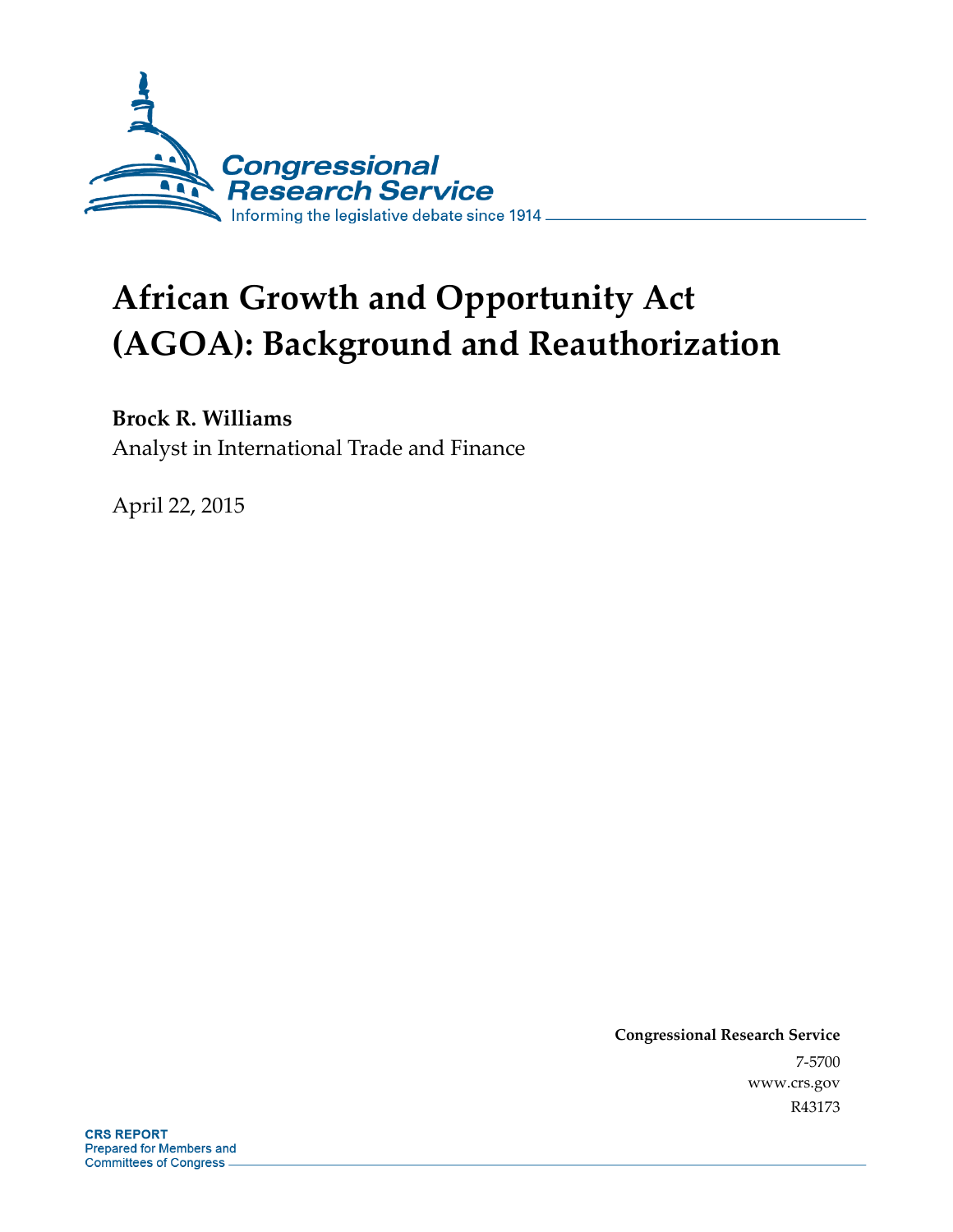# **Summary**

The African Growth and Opportunity Act (AGOA) is a nonreciprocal trade preference program that provides duty-free treatment to U.S. imports of certain products from eligible sub-Saharan African (SSA) countries. There are 49 candidate SSA countries with 39 currently eligible for the preference benefits. Congress first authorized AGOA in 2000 to encourage export-led growth and economic development in SSA and improve U.S. economic relations with the region. Its current authorization expires on September 30, 2015. Bills to renew the preference program (H.R. 1891/S. 1009) were introduced in the House and Senate on April 17 and April 20.

In terms of tariff benefits and general eligibility criteria, AGOA is similar to the Generalized System of Preferences (GSP), a U.S. trade preference program that applies to more than 120 developing countries. AGOA, however, covers more products and includes additional eligibility criteria beyond those in GSP. Additionally, AGOA includes trade and development provisions beyond its duty-free preferences.

U.S. imports from AGOA beneficiary countries (AGOA countries) represent a small share (1%) of total U.S. imports and are largely concentrated in energy-related products. Oil is consistently the top duty-free U.S. import from AGOA countries, accounting for 68% of such imports in 2014. Despite remaining the top U.S. import under AGOA, U.S. oil imports from the region have fallen by 80% or nearly \$40 billion since 2011. Among non-energy products, apparel is the top export for a number of AGOA countries. U.S. apparel imports typically face relatively high tariffs and are excluded from duty-free treatment in GSP, but are included in the AGOA preferences, giving AGOA countries a competitive advantage over other apparel producers. A handful of countries, primarily Lesotho, Kenya, and Mauritius, make significant use of the apparel benefits. Apart from apparel and energy products, South Africa accounts for the bulk of U.S. imports under AGOA. As the most economically advanced country in the region, South Africa also exports a much more diverse range of manufactured goods than other AGOA countries; vehicles in particular have become a major South African export under AGOA.

Most observers agree that AGOA has successfully led to increased and more diversified exports to the United States from sub-Saharan African countries. Despite this, Congress may wish to address a number of issues and challenges as it considers possible reauthorization of AGOA. Among these challenges is how current and potential AGOA beneficiaries can better utilize the AGOA program and its duty-free benefits. Studies suggest that even among some countries that do make significant use of the AGOA preferences, the lower-skill apparel production which AGOA has spurred has not led to the production of higher-skill manufactured products. Other issues relate to the nonreciprocal nature of the AGOA preferences. Some argue that the United States should focus more on two-way trade agreements with the region, particularly with more advanced countries such as South Africa, given improving economic conditions in Africa in recent years. The European Union (EU), for example, has negotiated Economic Partnership Agreements (EPAs) with several African countries that provide some reciprocal tariff benefits, potentially placing U.S. firms at a competitive disadvantage relative to European firms in some markets.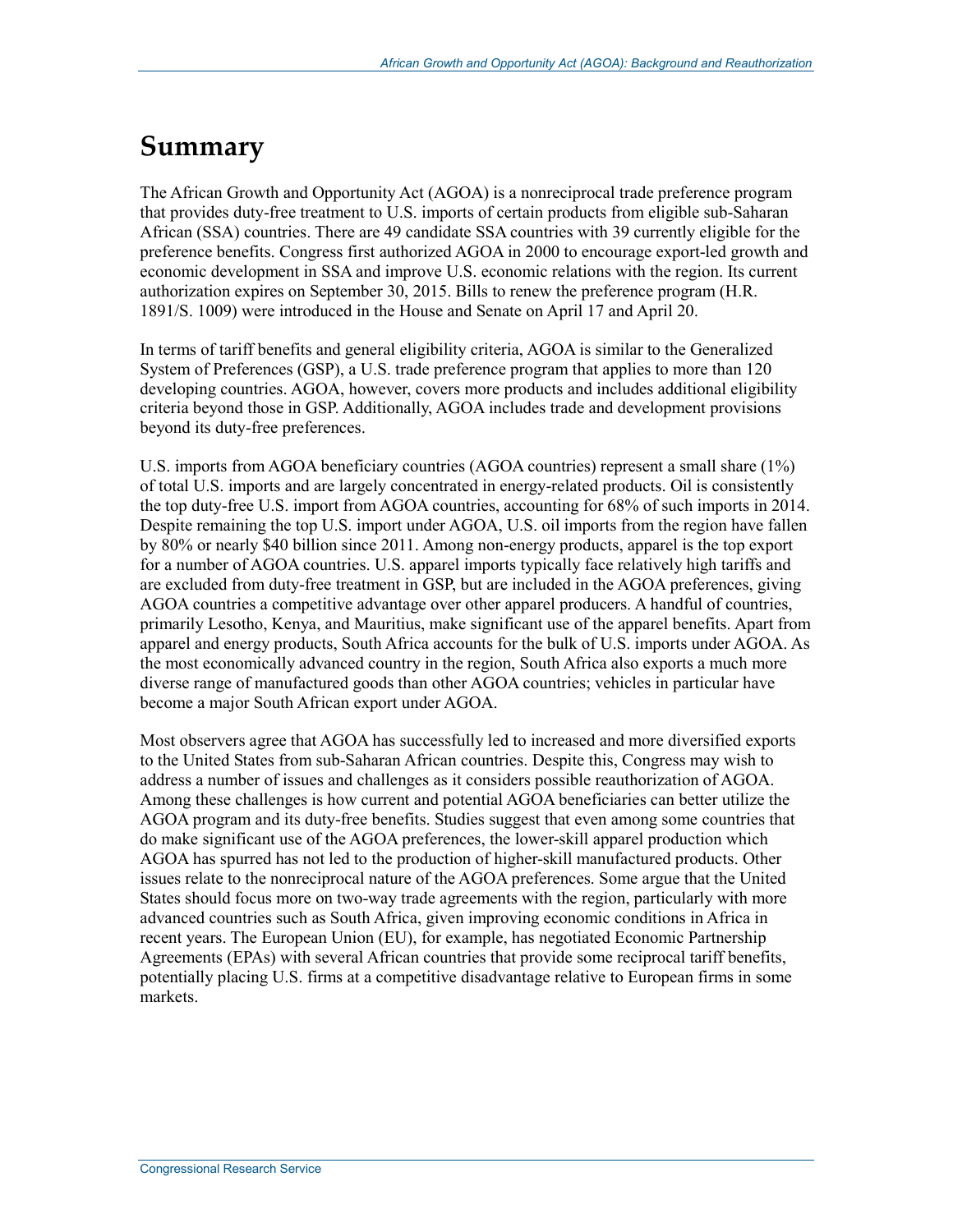# **Contents**

# Figures

# **Tables**

| Table A-1. AGOA and GSP Eligibility, U.S. Imports, and GSP/Capita, by Country21 |  |
|---------------------------------------------------------------------------------|--|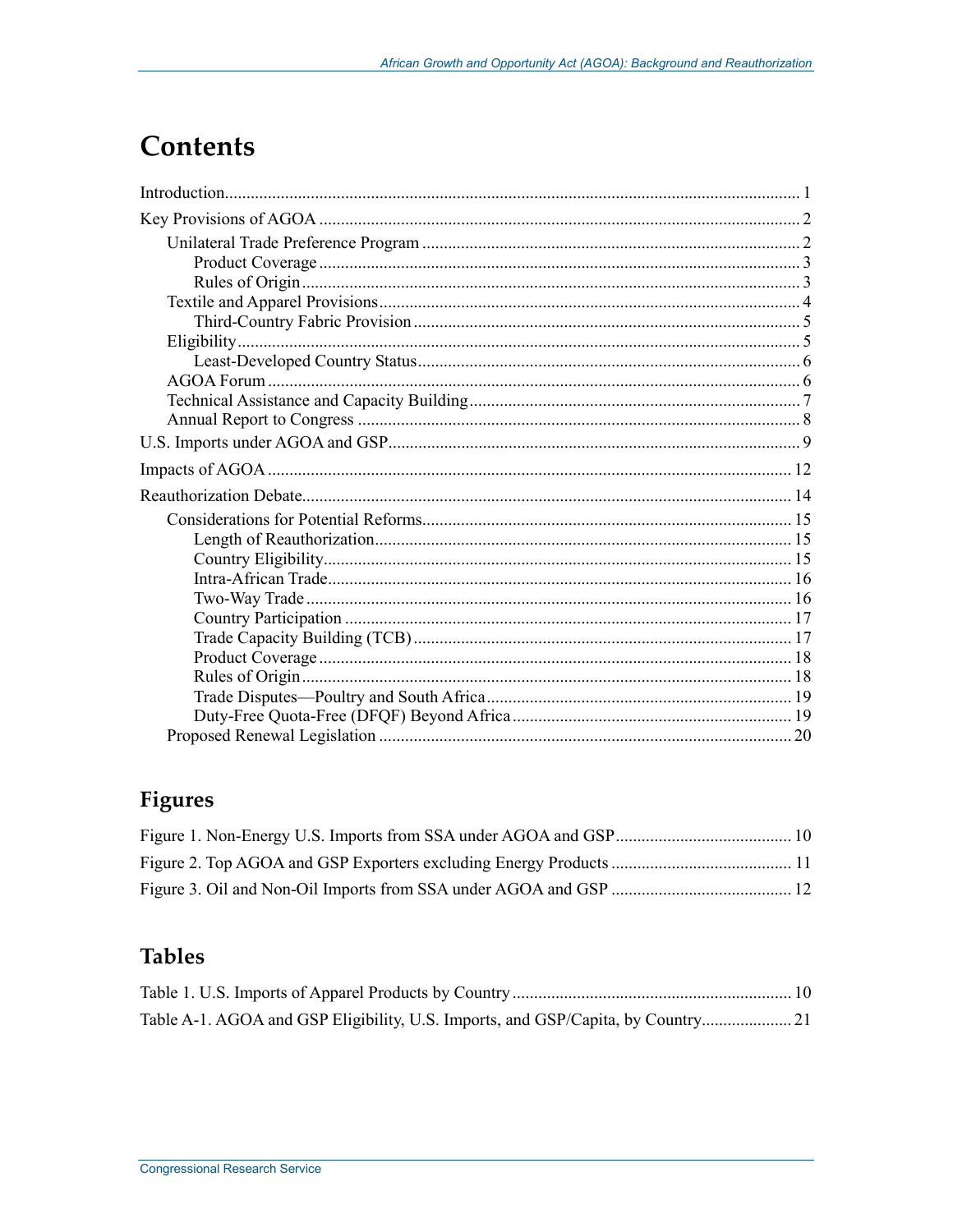# **Appendixes**

|--|--|--|

## **Contacts**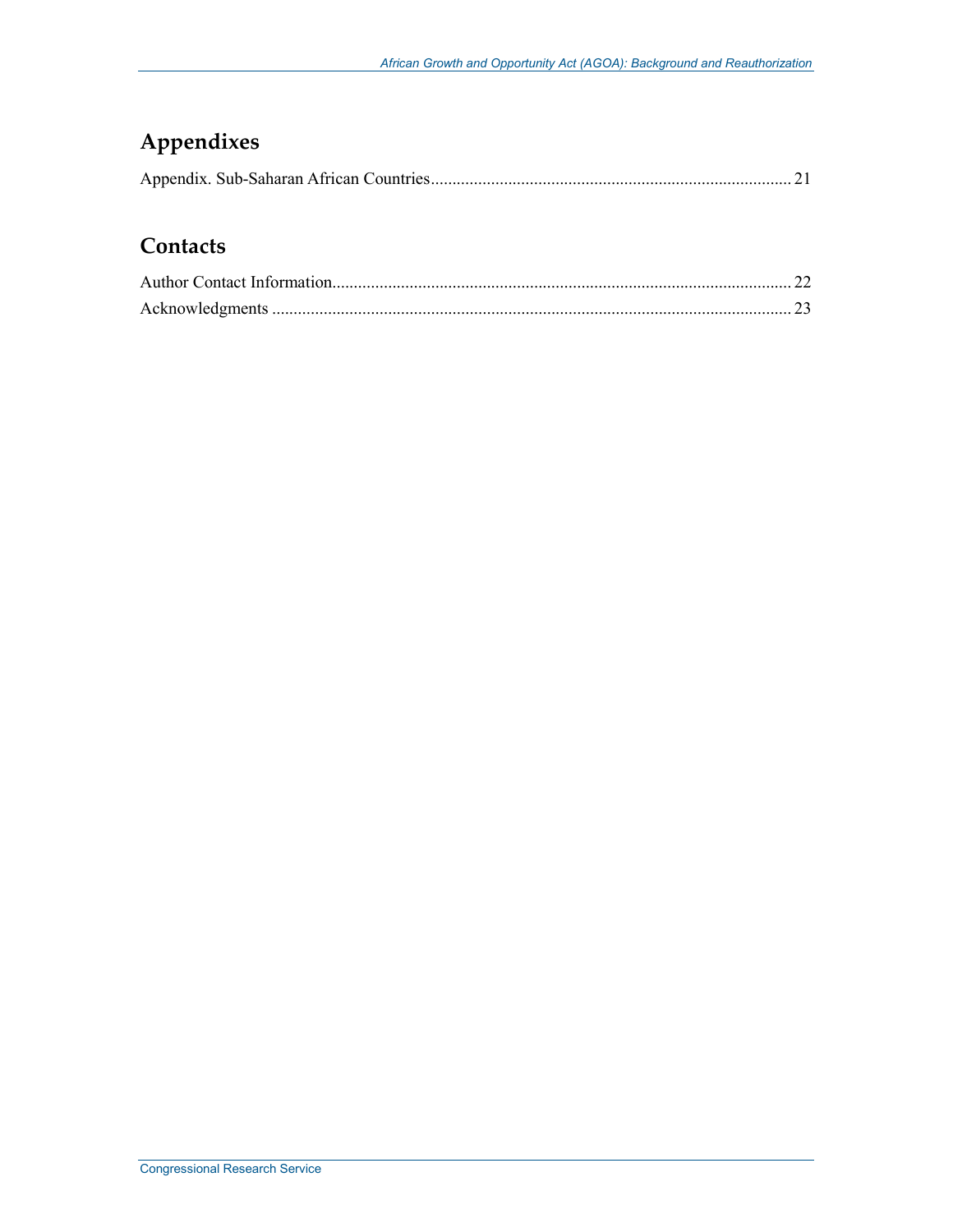# **Introduction**

In 2000, Congress passed the African Growth and Opportunity Act (AGOA), a U.S. trade preference program, in order to help spur market-led economic growth and development in  $\sinh$ -Saharan Africa (SSA) and deepen U.S. trade and investment ties with the region.<sup>1</sup> Since its enactment, Congress has amended AGOA five times, making some technical changes and renewing the trade preferences through September 30, 2015. Bills to renew the preference program (H.R. 1891/S. 1009) were introduced in the House and Senate on April 17 and April 20 (see "Proposed Renewal Legislation" section for details).

According to the United States Trade Representative (USTR), "AGOA has been the cornerstone of America's economic engagement with sub-Saharan Africa over the past fourteen years."2 Economic conditions in Africa have changed considerably since Congress passed the initial AGOA legislation. Annual real gross domestic product (GDP) growth in SSA was a half percentage point lower than global GDP growth (2.7% vs. 3.3%) in the decade leading up to  $AGOA's$  passage (1990-2000).<sup>3</sup> Since AGOA was enacted (2001-2013), however, SSA's growth averaged 6.3%, more than 2 points higher than the 3.9% world average. While the region still contains many of the world's poorest countries and faces significant economic challenges, some observers and policymakers argue that changing economic conditions warrant an evolution in U.S. policy toward SSA, focused more strongly on private sector investment and increasing twoway trade.<sup>4</sup> In recent years, SSA's growing economic potential and abundant natural resources have attracted other foreign investors, including state-supported enterprises from countries such as China, which is now the region's largest trading partner.

Some Members of Congress, the Obama Administration, and many African governments have highlighted the successes of AGOA and have called for an expedited reauthorization process. As part of this process, Congress may wish to consider whether AGOA, in its current form, is achieving the initial goals of the program, including whether it addresses effectively the changing economic circumstances in Africa. Most interested observers are positive about the AGOA preference program, but some have expressed concerns about specific provisions of the program, such as the lack of coverage for certain agricultural products, or would like to see the AGOA preferences granted to a broader range of least-developed countries beyond just Africa. Others would like to see a broader program that addresses concerns over U.S. businesses' ability to effectively compete in the region, though this could also be addressed in complementary legislation or Administration initiatives.<sup>5</sup> This report seeks to inform the discussion on the

<sup>&</sup>lt;sup>1</sup> Trade preference programs give nonreciprocal duty-free U.S. market access to select exports of eligible lessdeveloped countries.

<sup>2</sup> Hearing Testimony by Ambassador Michael Froman, U.S. Congress, Senate Committee on Finance, *The African Growth and Opportunity Act at 14: The Road Ahead*,  $113<sup>th</sup> Cong., 2<sup>nd</sup> sess., July 30, 2014,$ 

http://www.finance.senate.gov/hearings/hearing/?id=f5251f60-5056-a032-52f0-742dc672610d.

<sup>3</sup> Analysis by CRS. Data from International Monetary Fund, *World Economic Outlook*, October 2014.

<sup>&</sup>lt;sup>4</sup> For example, in remarks leading up to President Obama's 2013 trip to Africa, USTR Michael Froman stated, "If we are to achieve sustainable development, it is our view that investment must be the driver." USTR, "Remarks by United States Trade Representative Michael Froman to the U.S. Global Leadership Coalition," press release, June 25, 2013 http://www.ustr.gov/about-us/press-office/press-releases/2013/june/remarks-united-states-trade-representative-michaelfr.

<sup>&</sup>lt;sup>5</sup> For example, a bill was introduced in the  $113<sup>th</sup>$  Congress relating to efforts to increase U.S. exports to Africa (H.R. 1777 and S. 718) and the Administration has initiated programs such as Trade Africa, which centers on a potential trade and investment agreement with the East African Community.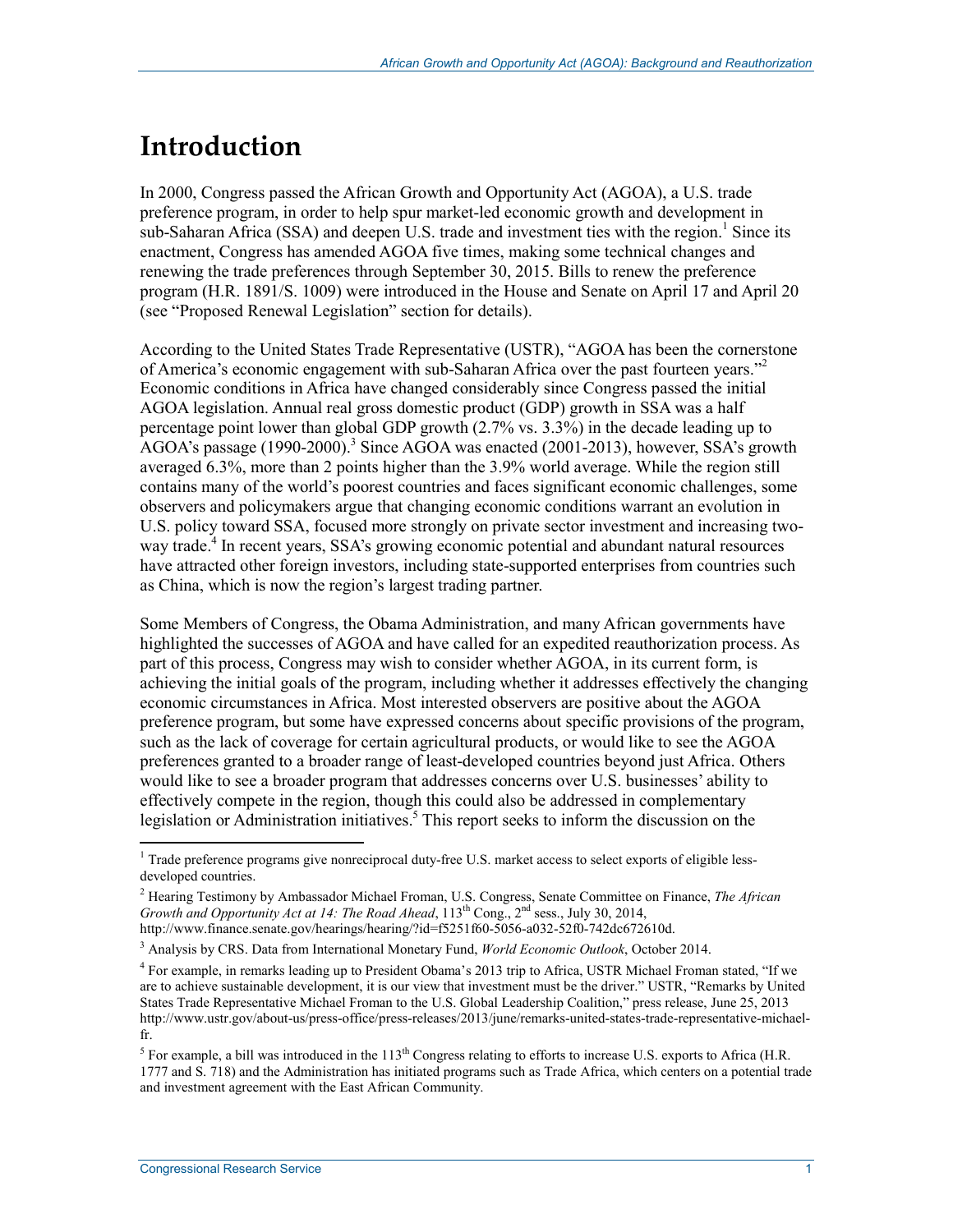potential reauthorization of AGOA through analysis of (1) the components of the AGOA legislation; (2) U.S. import trends associated with AGOA; (3) the impact of AGOA on African economies and U.S.-Africa trade; and (4) the issues surrounding the reauthorization process.

# **Key Provisions of AGOA6**

AGOA (Title I, P.L. 106-200), as amended, is a nonreciprocal preference program that provides duty-free access into the United States for qualifying exports from eligible SSA countries. Among the products that qualify for this duty-free treatment, apparel products have particular economic significance for several countries, in part due to special provisions granted to least-developed AGOA countries ("Third-Country Fabric Provision").<sup>7</sup> In addition to the tariff preferences, the AGOA legislation includes mandates for an annual meeting of U.S. and African government officials to discuss trade and economic issues—the AGOA Forum—as well as specific guidelines on U.S. development assistance directed toward SSA. Countries must meet specific eligibility requirements to qualify for these benefits.

**Table A-1** in the Appendix provides a list of SSA countries, as defined by AGOA. It highlights the 39 current AGOA beneficiary countries, and notes their eligibility status for other aspects of the AGOA preferences and the Generalized System of Preferences (GSP). It also lists U.S. imports under AGOA and GSP for each country and its GDP/capita—a rough measure of a country's level of economic development.

## **Unilateral Trade Preference Program**

At the core of AGOA are the tariff benefits that provide duty-free access to the U.S. market for certain products from eligible SSA countries. In terms of these tariff benefits and country eligibility requirements, AGOA is essentially an expansion of GSP, a U.S. trade preference program that applies to over 120 developing countries, including SSA countries. AGOA builds on GSP by providing preferential access to the U.S. market for more products, such as apparel, and sets out additional eligibility criteria. AGOA also includes other trade and development components, beyond preferences, that are not part of GSP.<sup>8</sup>

AGOA, like other U.S. trade preference programs, is nonreciprocal and unilateral. The preferences apply to U.S. imports and not to U.S. exports, so reauthorization only requires action by the U.S. government. These one-way preferences are granted to developing countries with the goal of enhancing export-led economic growth, and typically exclude items that may be considered import sensitive. This distinguishes them from other U.S. trade liberalization efforts such as free trade agreements (FTAs) or multilateral agreements through the World Trade Organization (WTO), which reduce and/or eliminate tariffs for both U.S. imports and exports. AGOA included a provision requiring the President to explore potential FTA negotiations with

<sup>&</sup>lt;sup>6</sup> Some of this material was drawn from a previous CRS report by Vivian C. Jones.

<sup>&</sup>lt;sup>7</sup> Apparel production is an important component of AGOA because it is seen as a manufacturing sector with relatively low technological and investment barriers to entry by newly industrializing countries and as having high job-generation potential for relatively low-skilled labor forces, both issues of relevance to many African countries.

<sup>&</sup>lt;sup>8</sup> In addition to AGOA, there are three other U.S. regional preference programs that have different product coverage than GSP: the Caribbean Basin Economic Recovery Act (CBERA); the Caribbean Trade Partnership Act (CBTPA); and the Haitian Opportunity through Partnership Encouragement (HOPE) Act.<sup>8</sup>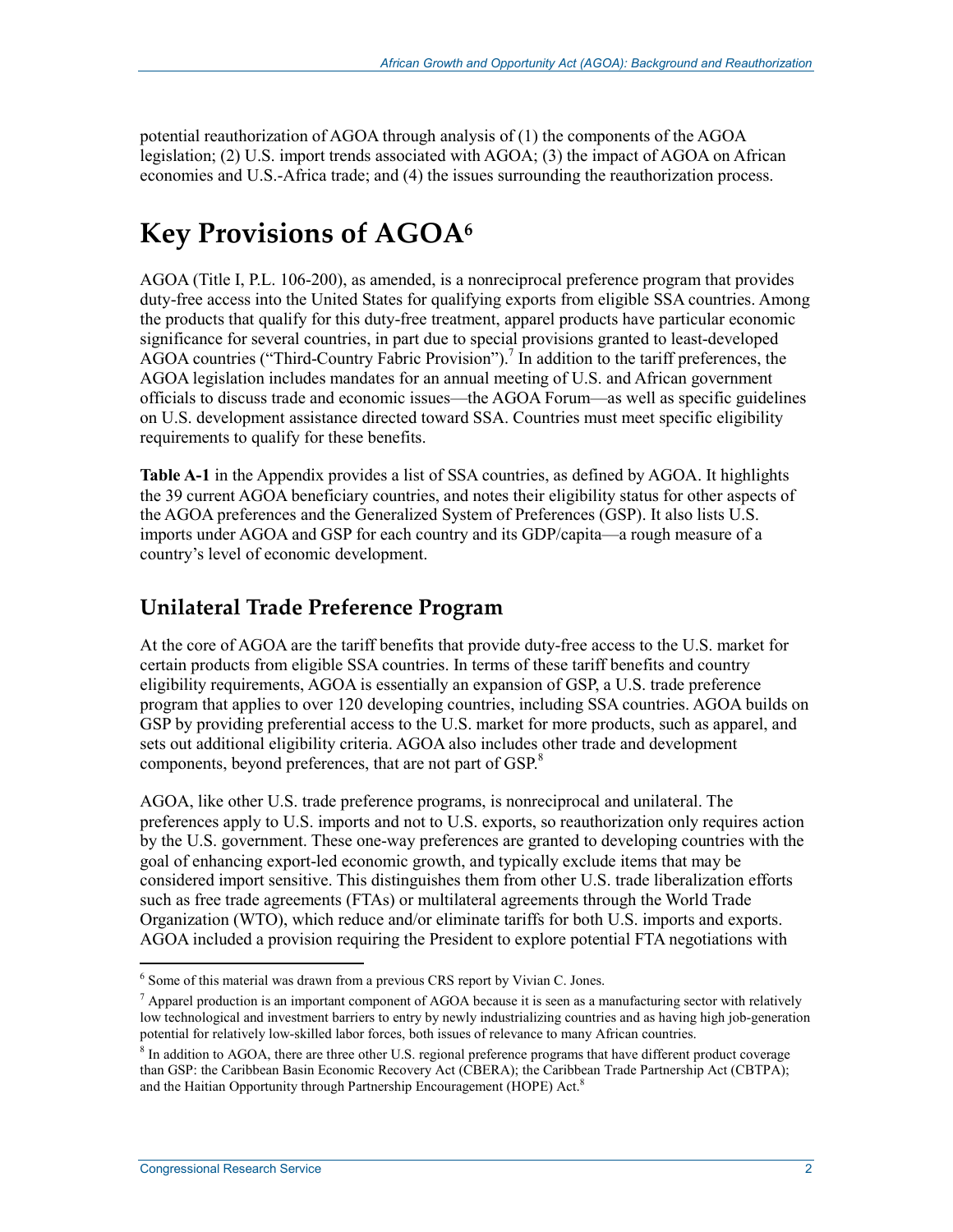interested AGOA beneficiaries, suggesting that Congress envisioned AGOA as a stepping stone to potential broader trade pacts with African countries. FTA negotiations with South Africa and its regional partners in the South African Customs Union (SACU) sprang from this mandate in AGOA, but were ultimately unsuccessful and suspended in 2006.<sup>9</sup>

### **Product Coverage**

The tariff benefits provided by AGOA include all products covered by GSP, as well as additional products the President determines are not import-sensitive with regard to imports from  $SSA$ .<sup>10</sup> According to a report by the Government Accountability Office (GAO) in 2008, the U.S. Harmonized Tariff Schedule (HTS) includes some 10,500 individual tariff lines for U.S. goods imports, of which roughly 3,800 have no most-favored nation (MFN) tariff (i.e., all WTO members may export them to the U.S. duty-free).<sup>11</sup> GSP removes the tariff on an additional  $3,400$ products (4,800 for least-developed countries), and AGOA makes another 1,800 tariff lines dutyfree, though a large share of these are included in the GSP benefits for least-developed countries (LDCs).12 AGOA extends duty-free treatment to certain apparel and footwear products, which are not eligible under GSP (even for LDCs). Agricultural products subject to tariff-rate quotas (TRQ) remain ineligible for duty-free treatment under both AGOA and GSP.<sup>13</sup> AGOA beneficiaries are also exempt from certain caps on allowable duty-free imports under the GSP program ("competitive need limitations").14

### **Rules of Origin**

Products from AGOA countries must meet certain rules of origin (ROO) requirements in order to qualify for duty-free treatment (see the textiles and apparel section for sector-specific rules of origin). First, duty-free entry is only allowed if the article is imported directly from the beneficiary country into the United States. Second, at least 35% of the appraised value of the product must be the "growth, product or manufacture" of a beneficiary developing country, as defined by the sum of (1) the cost or value of materials produced in the beneficiary developing country (or any two or more beneficiary countries that are members of the same association or countries and are treated as one country for purposes of the U.S. law) plus (2) the direct costs of processing in the country. Up to 15% of the required 35% of the appraised value may be of U.S. origin, and any amount of production in other beneficiary SSA countries may also contribute to the value-added requirement ("regional cumulation").<sup>15</sup>

errical observers cited several possible reasons for the unsuccessful FTA negotiations, including the capacity of SACU nations to negotiate a U.S.-style (comprehensive and high-standard) FTA, and disagreements between the parties on the scope and level of ambition of the negotiations.

 $10$  The AGOA trade preferences, including the portion covered by GSP, are in effect through September 2015, regardless of GSP's reauthorization.

<sup>11</sup> U.S. Government Accountability Office, *U.S. Trade Preference Programs Provide Important Benefits, but a More Integrated Approach Would Better Ensure Programs Meet Shared Goals*, GAO-08-443, March 2008, pp. 70-72.  $12$  Ibid.

<sup>&</sup>lt;sup>13</sup> TRQs are two-tiered tariffs. In-quota import quantities face one tariff, while above-quota import quantities face another, typically much higher, tariff.

<sup>14</sup> CRS Report RL33663, *Generalized System of Preferences: Background and Renewal Debate*, by Vivian C. Jones. <sup>15</sup> §506A of P.L. 93-618, as added by §111 of P.L. 106-200, and amended by §7 of P.L. 108-274.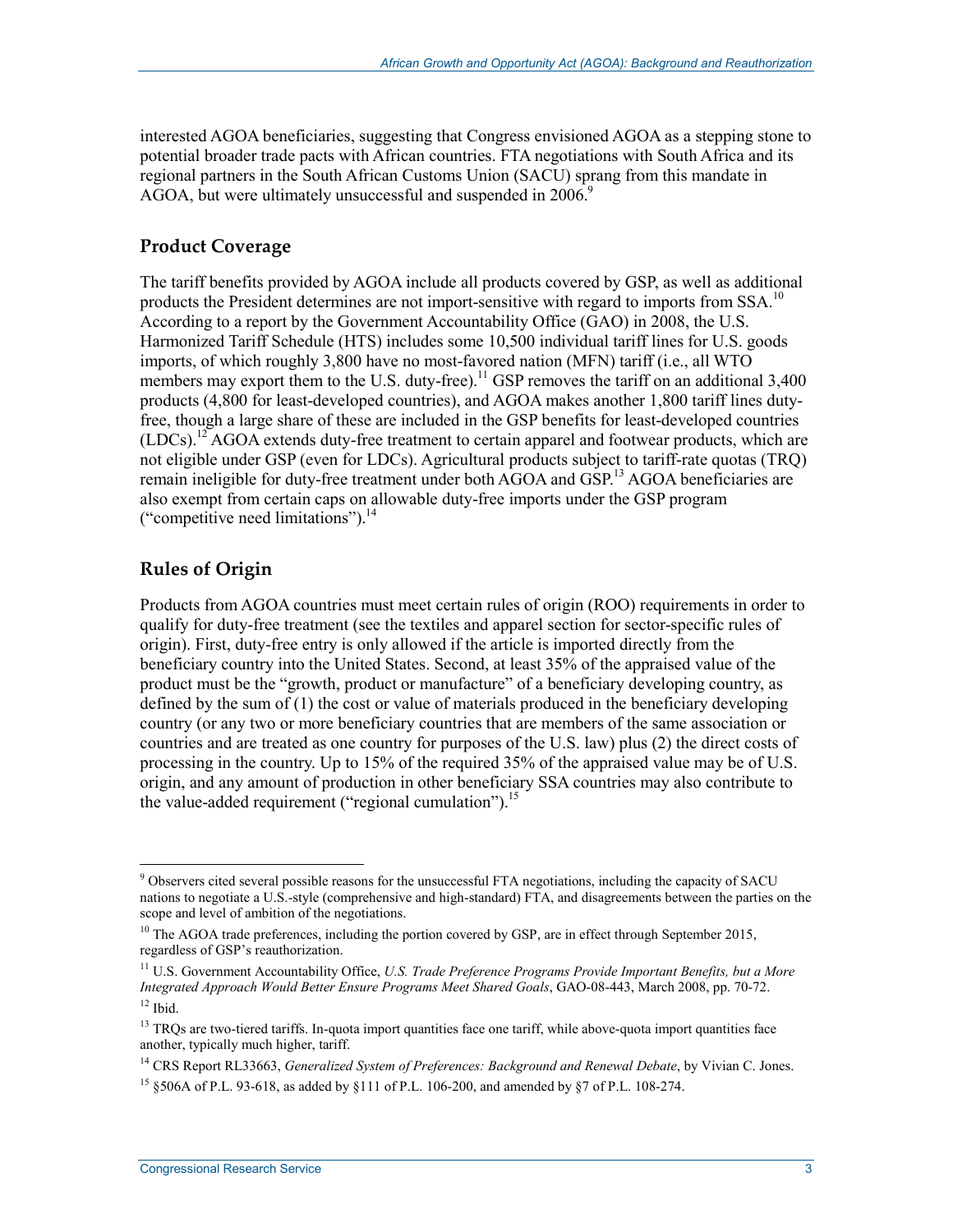## **Textile and Apparel Provisions**

AGOA includes duty-free treatment for certain apparel and textile products, though some are subject to quantitative limitations. These provisions in AGOA are significant, because (1) apparel production has played a unique role in the development process of some countries; and (2) the duty-free benefits apply to a sector with relatively higher U.S. tariff rates than average overall U.S. tariff rates. Not all AGOA beneficiaries are eligible for the apparel provisions. Duty-free treatment for apparel products under AGOA requires beneficiary countries to adopt an efficient visa ("tracking") system to prevent unlawful transshipment—production shipped through and exported from, but not actually produced in, a given country, often for particular tariff or quota benefits $16$ 

Apparel production has been a significant component in some countries' economic development.<sup>17</sup> Unlike textile production, it typically requires low-skilled labor and minimal capital expenditures, allowing lesser-developed countries to become globally competitive. Some research suggests that success in low-skill and export intensive industries such as apparel may help lead to a more diversified manufacturing sector.<sup>18</sup> Nonetheless, the U.S. apparel sector is deemed "import sensitive," and has some specific safeguards. For example, in U.S. free trade agreements (FTAs), apparel tariff lines typically have "yarn forward" general rules of origin (which govern how much of the product must be made in the beneficiary country and longer tariff phase outs), and most preference programs either exclude these articles (GSP) or have caps on duty-free treatment (including AGOA).<sup>19</sup>

The existing general restrictions on U.S. imports of apparel make AGOA's preferential treatment for these product lines especially advantageous. The average U.S. applied tariff on apparel is 11.4% compared to an average for all products of 3.5%.<sup>20</sup> This relatively high preference margin may help explain how some AGOA producers, especially the LDCs, are competitive with lower- $\cot$  producers in Asia and elsewhere.<sup>21</sup>

Textile and apparel articles qualifying for duty-free treatment include

- Apparel assembled in one or more AGOA beneficiary countries from U.S. yarn and fabric;
- Apparel made of SSA (regional) yarns and fabrics, subject to a cap until 2015;
- Apparel made in a designated LDC of third-country yarns and fabrics, subject to a cap until 2015;

<sup>&</sup>lt;u>.</u> <sup>16</sup> For more information, see Department of Commerce, Office of Textiles and Apparel (OTEXA) Summary of AGOA textile and apparel provisions at OTEXA website, http://otexa.ita.doc.gov.

<sup>17</sup> Karina Fernandez-Stark, Stacey Frederick, and Gary Gereffi, *The Apparel Global Value Chain*, Duke Center on Globalization Governance and Competitiveness, November 2011.

<sup>18</sup> Paul Collier and Anthony Venables, *Rethinking Trade Preferences to Help Diversify African Exports*, Centre for Economic Policy Research, June 2007.

<sup>&</sup>lt;sup>19</sup> A "yarn forward" rule means that, in order to qualify for trade benefits under an FTA, all products in a garment from the yarn stage forward must be made in one of the countries that is party to the agreement.

<sup>20</sup> World Trade Organization, *World Tariff Profiles—United States*, 2012.

<sup>&</sup>lt;sup>21</sup> For a discussion of challenges faced by African firms, see Ann E. Harrison, Justin Yifu Lin, and L. Colin Xu, *Explaining Africa's (Dis)Advantage*, National Bureau of Economic Research, Working Paper 18683, January 2013.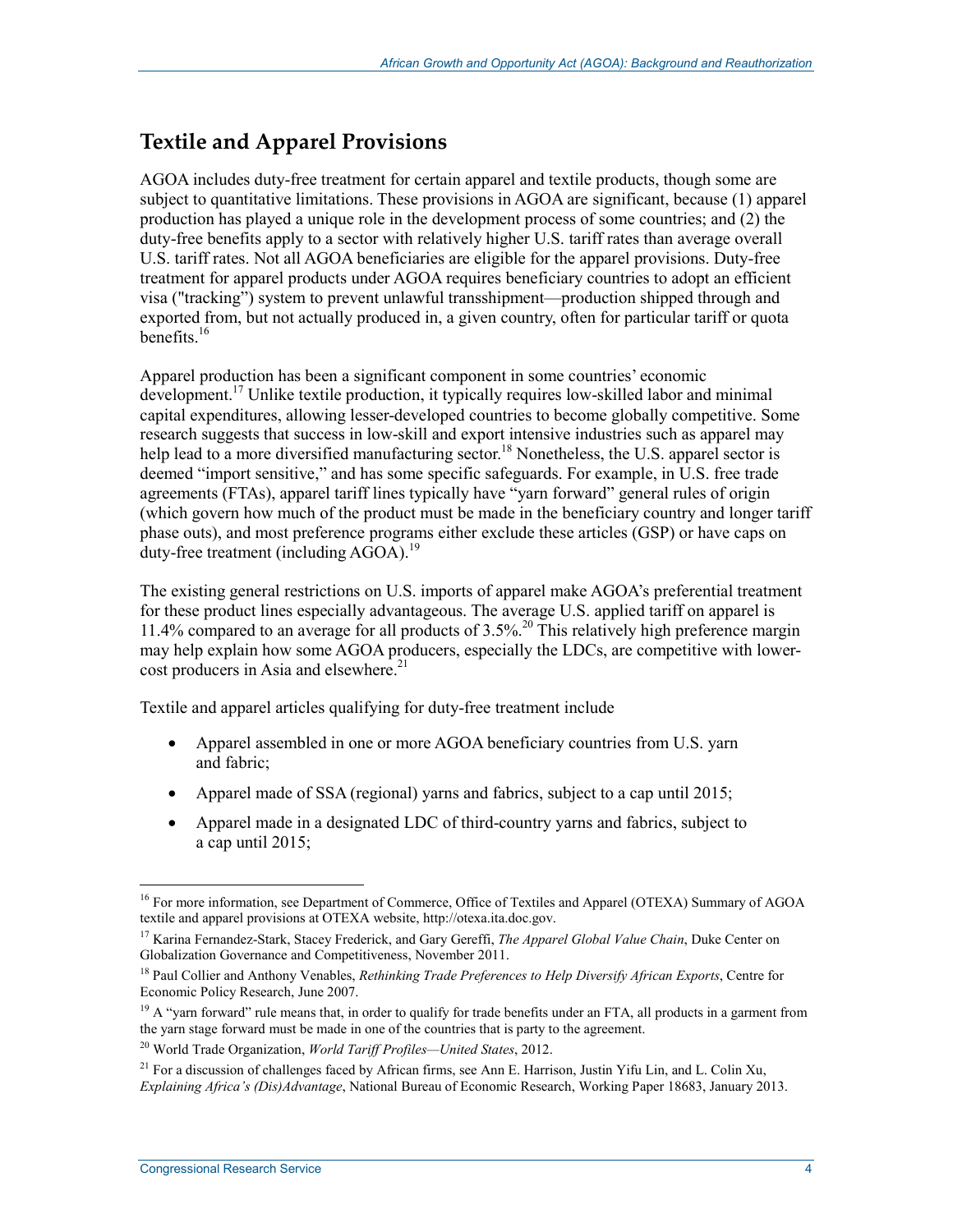- Apparel made of yarns and fabrics not produced in commercial quantities in the United States (determination must be made that the yarn or fabric cannot be supplied by the U.S. industry in a timely manner, and to extend preferential treatment to the eligible fabric);
- Certain cashmere and merino wool sweaters;
- Textiles and textile articles produced entirely in an LDC SSA beneficiary country; and
- Certain handloomed, handmade, ethnic printed fabrics, or folklore articles (certain countries only). $^{22}$

### **Third-Country Fabric Provision**

AGOA's third-country fabric provision is a special rule that allows U.S. apparel imports from least-developed SSA countries to qualify for duty-free treatment even if the yarns and fabrics used in the production of the apparel are imported from non-AGOA countries. This provision, which was reauthorized in August 2012 (P.L. 112-163), is currently set to expire in September 2015, along with the overall AGOA program.

## **Eligibility**

Eligibility for the AGOA trade preference program consists of two separate steps. First, the country must be included in a statutorily created list of sub-Saharan African countries, described in AGOA (19 U.S.C. 3706). This list has been updated periodically by new legislation (e.g., the 112th Congress added South Sudan in P.L. 112-163).

The second step requires the President to determine annually which eligible countries, from those on the list of SSA countries defined by Congress, should become beneficiaries of the AGOA preferences. There are two different sets of criteria for the President's consideration in this process: Section 104 of AGOA (19 U.S.C. 3703) and Section 502 of the Trade Act of 1974, or GSP (19 U.S.C. 2462).

- **Section 104** is specific to AGOA and requires the President to consider a number of factors related to the prospective AGOA country's economy; rule of law; elimination of barriers to U.S. trade and investment; poverty reduction efforts; protection of worker rights; support of terrorist activities; and interference with U.S. national security and foreign policy efforts.
- **Section 502**, as amended, sets out the eligibility requirements of the Generalized System of Preferences (GSP), which must also be met by any AGOA beneficiary country. These also include a number of economic and political factors.

In two separate proclamations in 2014, the Obama Administration has made changes to AGOA country eligibility. In June, the President reinstated AGOA eligibility for Madagascar effective immediately, and terminated AGOA eligibility for Swaziland, due to issues with worker rights,

<sup>1</sup>  $^{22}$  Department of Commerce, Office of Textiles and Apparel (OTEXA) Summary of AGOA textile and apparel provisions at OTEXA website, http://otexa.ita.doc.gov.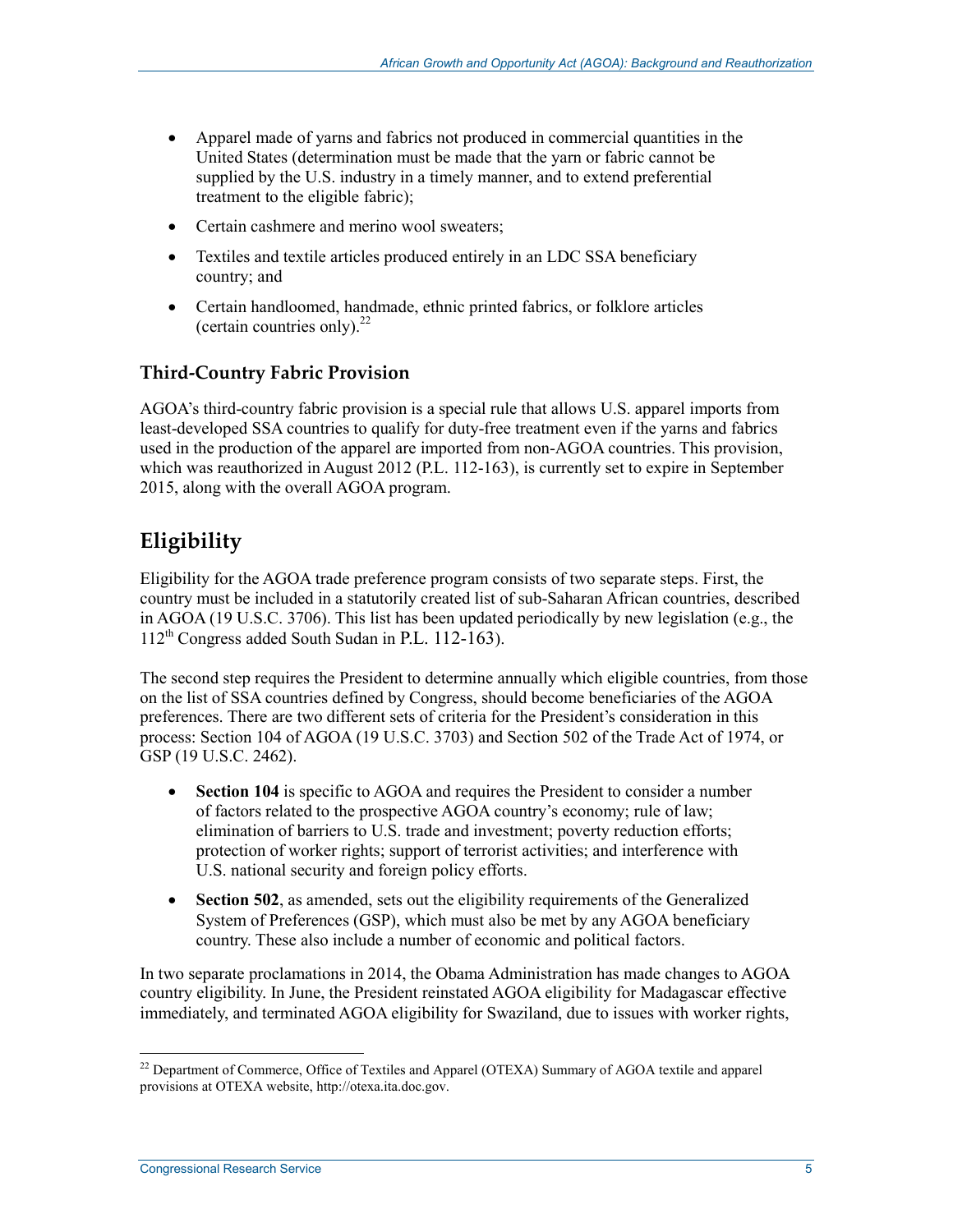effective January 1, 2015.<sup>23</sup> Swaziland has been a top exporter under AGOA—the fifth largest, excluding energy products, in 2014. In December, the President reinstated benefits for Guinea-Bissau, and terminated benefits for South Sudan and The Gambia, due to issues with human rights. $^{24}$ 

#### **Least-Developed Country Status**

AGOA, like GSP, has additional benefits for least-developed beneficiary countries (LDCs). Under GSP, these countries qualify for duty-free treatment on an additional 1,400 products. Under AGOA, the additional benefits are more flexible rules governing the duty-free treatment of textiles and apparel. Unlike GSP, which provides the President broad latitude in determining LDC status, AGOA defines LDCs as countries with a per capita gross national product (GNP) of less than \$1,500 in 1998 as measured by the World Bank.<sup>25</sup> Botswana, Namibia, and Mauritius are also explicitly granted LDC status in AGOA, despite GNP per capita levels above that threshold. This exemption is particularly economically significant for Mauritius; it is the fourth-largest exporter under AGOA (excluding oil trade) and exports primarily apparel products under the preference program.

## **AGOA Forum**

<u>.</u>

AGOA requires the President, in consultation with Congress and the other governments concerned, to hold annually a United States-Sub-Saharan Africa Trade and Economic Cooperation Forum.<sup>26</sup> The purpose of the Forum, which is held in alternate years in the United States and Africa, is to "discuss expanding trade and investment relations between the United States and Sub-Saharan Africa and the implementation of [AGOA] including encouraging joint ventures between small and large businesses." The Forum typically includes a Ministerial among government officials, as well as sessions focused on civil society representatives and the business community. The  $13<sup>th</sup> AGOA$  Forum took place in Washington DC, from August 4-6, 2014, as part of the larger U.S.-Africa Leaders Summit, and focused heavily on AGOA's potential reauthorization.<sup>27</sup> In his speech at the 2014 Forum, Secretary of State John Kerry announced that the 2015 AGOA Forum will be held in Gabon, a first for Central Africa.<sup>28</sup>

 $^{23}$  The June 26, 2014 proclamation may be found at http://www.whitehouse.gov/the-press-office/2014/06/26/ presidential-proclamation-agoa. Additional information on the changes in eligibility status is available via USTR's website at http://www.ustr.gov/about-us/press-office/press-releases/2014/June/President-Obama-removes-Swazilandreinstates-Madagascar-for-AGOA-Benefits.

 $^{24}$  The December 23, 2014 proclamation may be found at https://www.whitehouse.gov/the-pressoffice/2014/12/23/presidential-proclamation-take-certain-actions-under-african-growth-and-.

<sup>25 19</sup> U.S.C. §2462(a)(2) and 19 U.S.C. §3721(c)(3).

 $26$  Representatives from appropriate sub-Saharan African regional organizations and government officials from other appropriate countries in sub-Saharan Africa also could be invited, and generally are. African countries hosting the Forum must be nominated by their participant peers and be able to sponsor associated costs.

<sup>27</sup> For more information, see CRS Report R43655, *U.S.-Africa Leaders Summit: Frequently Asked Questions and Background*, coordinated by Nicolas Cook.

 $^{28}$  U.S. Department of State, "Remarks at the African Growth and Opportunity Act (AGOA) Ministerial," press release, August 4, 2014, http://www.state.gov/secretary/remarks/2014/08/230178.htm.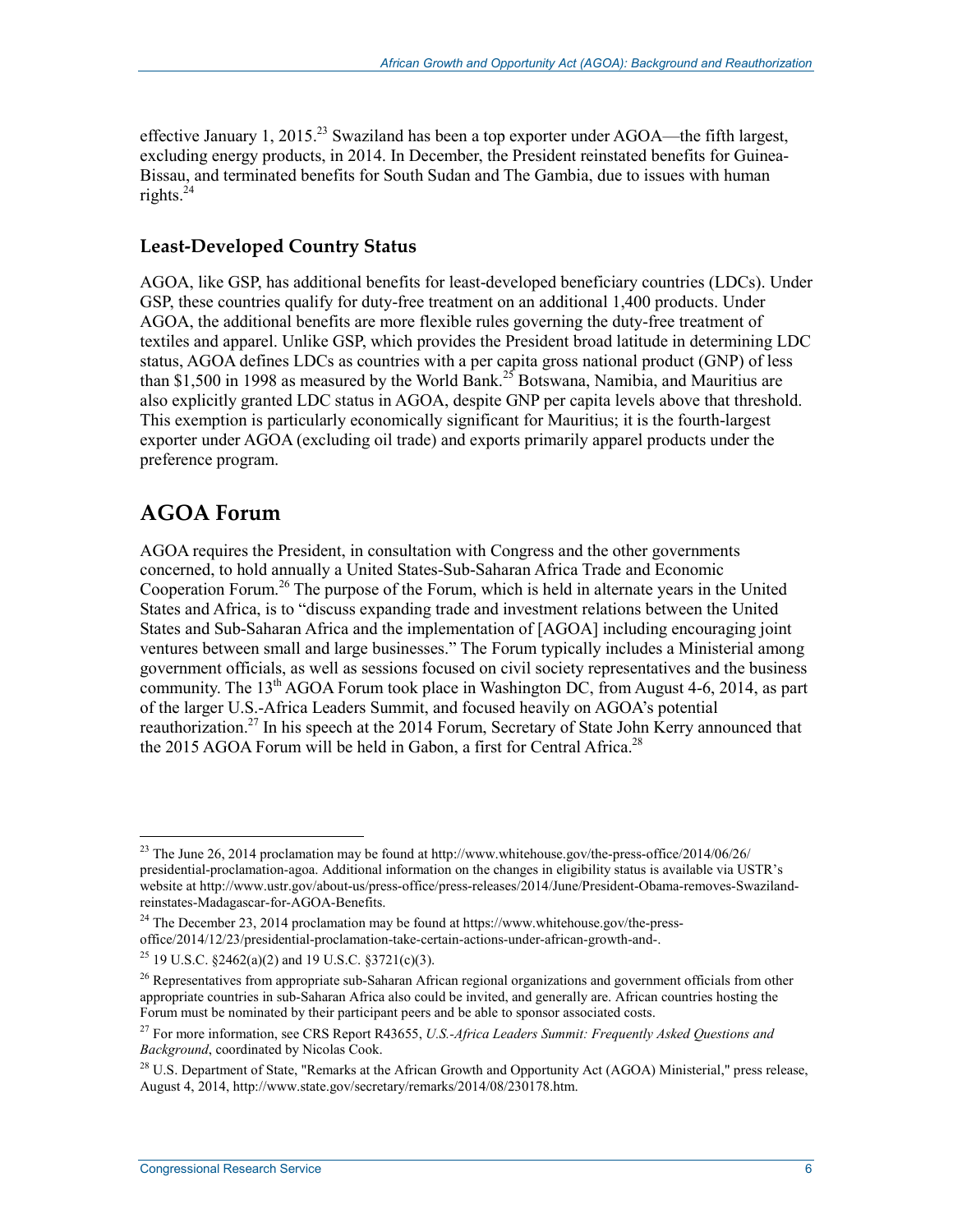## **Technical Assistance and Capacity Building**

Unlike other U.S. preference programs, AGOA directs the President to target U.S. government technical assistance and trade capacity building (TCB) in AGOA beneficiary countries.<sup>29</sup> This assistance is intended to encourage governments to (1) liberalize trade policy; (2) harmonize laws and regulations with WTO membership commitments; (3) engage in financial and fiscal restructuring; and (4) promote greater agribusiness linkages. AGOA also includes assistance for developing private sector business associations and networks among U.S. and SSA enterprises. Technical assistance must be targeted to increasing the number of reverse trade missions; increasing trade in services; addressing critical agricultural policy issues; and building capabilities of African states to participate in the WTO, generally, and, particularly, in services. In FY2013, the United States reported obligating approximately \$209 million in TCB assistance to AGOA countries, up from \$191 million in 2012, but down considerably from 2006-2011, during which TCB funding averaged over \$600 million per year.<sup>30</sup> From 2001 to 2013, TCB assistance has been provided primarily through the Millennium Challenge Corporation (MCC, 58%) and the U.S. Agency for International Development (USAID, 31%), with 53% of funds obligated for trade-related infrastructure, 15% for trade-related agriculture projects, 11% for trade facilitation, and 21% for other TCB categories. $31$ 

In addition to these broad mandates, AGOA includes language pertaining to the following agencies:

- **Overseas Private Investment Corporation (OPIC).** Section 123 expresses the sense of Congress that OPIC should exercise its authority to support projects in SSA and directs OPIC to increase funds directed to SSA countries.
- **Export-Import Bank (Ex-Im Bank).** Section 124 of AGOA expresses the sense of Congress that the Ex-Im Bank should continue to expand its financial commitments to its loan guarantee and insurance programs to African countries and commends the Bank's sub-Saharan Africa Advisory Committee for its work in fostering economic cooperation between the United States and SSA. Established in Ex-Im Bank's 1997 reauthorization legislation, the advisory committee originally was set to expire in 2001. Subsequent Ex-Im Bank reauthorizations have typically extended the committee's termination, most recently through September 30, 2014.<sup>32</sup> The current Ex-Im Bank reauthorization (through June 30, 2015), however, did not explicitly authorize the committee, and it is not currently operational.<sup>33</sup>
- **United States Trade Representative (USTR).** Section 117 supports the creation of an Assistant USTR for Africa to serve as the "primary point of contact in the executive branch for those persons engaged in trade between the United States

<sup>&</sup>lt;sup>29</sup> Section 122 of P.L. 106-200 (19 U.S.C. §3732).

<sup>&</sup>lt;sup>30</sup> U.S. Government Accountability Office, African Growth and Opportunity Act, USAID Could Enhance Utilization by *Working with More Countries to Develop Export Strategies*, GAO-15-218, January 22, 2015, pp. 8-9. USAID, which administers the collection and dissemination of the data on TCB, reports the MCC funding in the year it is granted, though the distribution of the funds occurs over several years. See http://tcb.eads.usaidallnet.gov/.  $31$  Ibid.

 $32$  Export-Import Bank Reauthorization Act, 12 U.S.C. 635(b)(9)(B)(iii).

 $33$  For further information, see Ex-Im Bank, "Sub-Saharan Africa Advisory Committee," http://www.exim.gov/about/whoweare/sub-saharan-africa-advisory-committee.cfm.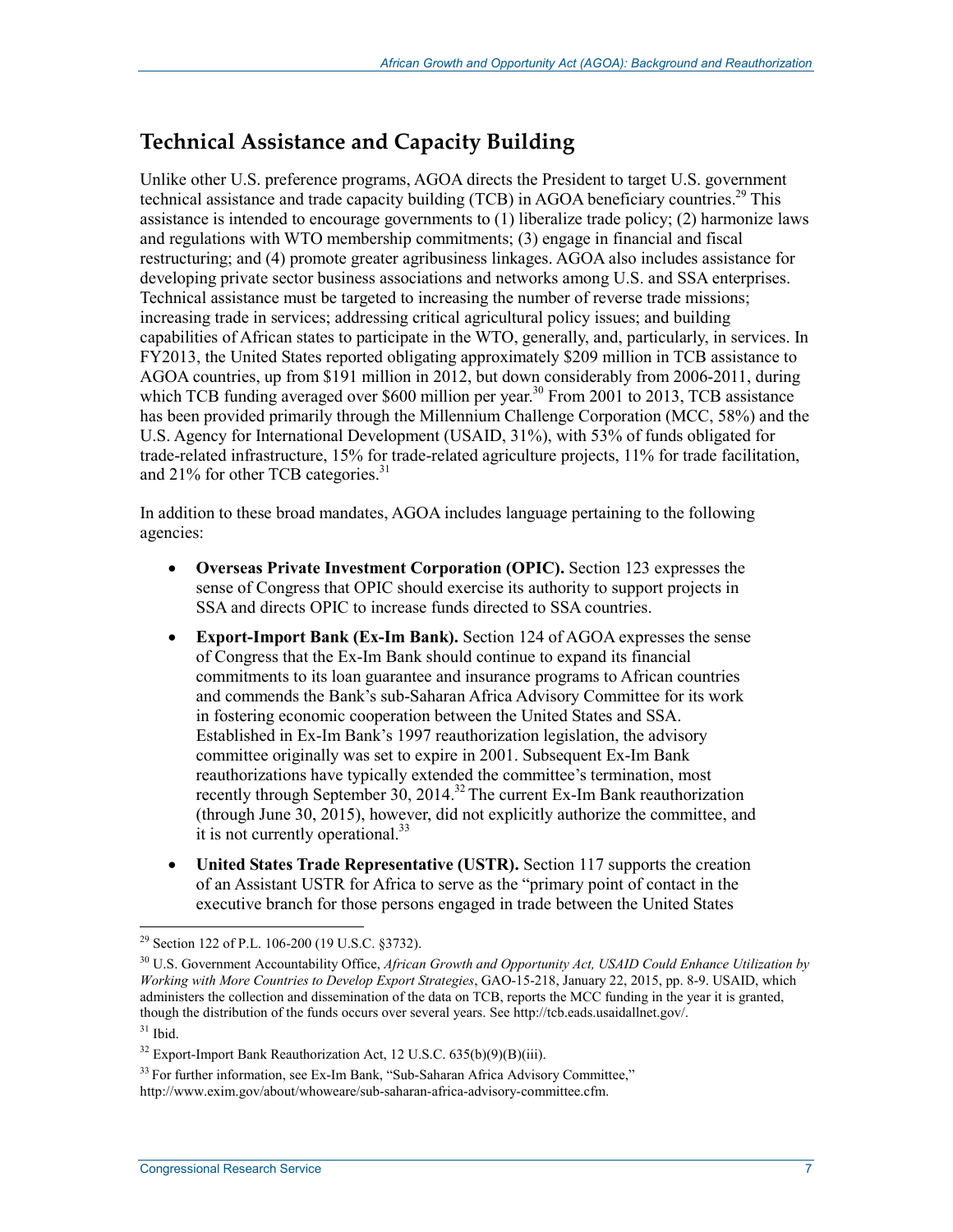and sub-Saharan Africa," and the chief adviser to the U.S. Trade Representative (USTR) on trade and investment issues pertaining to Africa. This position previously had been established by President Clinton in 1998.

- **U.S. Foreign Commercial Service (CS).** Section 125 notes that the CS presence in SSA had been reduced since the 1980s and the level of staffing in 1997 (seven officers in four countries) did not "adequately service the needs of U.S. businesses attempting to do business in sub-Saharan Africa."34 Accordingly, the legislation required the posting of at least 20 CS officers in not less than 10 countries in SSA by December 31, 2001, "subject to the availability of appropriations."35 According to data provided by the Department of Commerce for FY2014, there are 15 CS officers in sub-Saharan Africa, up from 5 in FY2012. These are located in Angola (4), Ethiopia (1), Ghana (1), Kenya (2), Mozambique (1), Nigeria (2), South Africa (3), and Tanzania (1).
- **U.S. Agency for International Development (USAID).** Aside from MCC compacts that include TCB, USAID funds much of the trade capacity building efforts related to AGOA (\$1.6 billion since 2001). In 2011, the Administration announced the African Competitiveness and Trade Expansion (ACTE) initiative, a trade and investment initiative with funding of up to \$30 million annually, subject to appropriations.<sup>36</sup> ACTE supports the three African Trade Hubs, one of USAID's most oft-cited AGOA-related projects.<sup>37</sup> Based in Ghana, Kenya, and Botswana, the Trade Hubs attempt to help potential exporters become globally competitive and make full use of their  $\widehat{AGOA}$  benefits.<sup>38</sup> As part of the Administration's Trade Africa Initiative, the East Africa Trade Hub has been renamed the East Africa Trade and Investment Hub and is expanding its focus to include two-way trade and investment between the United States and the East African Community.<sup>39</sup>

### **Annual Report to Congress**

Originally, AGOA also required the President to submit an annual "comprehensive report on the trade and investment policy of the United States for sub-Saharan Africa." In a subsequent reauthorization of the AGOA trade preferences, this requirement was not extended. The most recent report was in 2008.

 $34$  AGOA,  $$125(a)(4)$ .

 $35$  AGOA,  $$125(b)$ .

<sup>&</sup>lt;sup>36</sup> USAID, "U.S. Announces New African Trade Capacity Building Initiative at AGOA Forum," press release, June 9, 2011, http://www.usaid.gov/news-information/press-releases/us-announces-new-african-trade-capacity-buildinginitiative-agoa.

 $37$  For example, see Hearing Testimony by Earl W. Gast, U.S. Congress, Senate Committee on Foreign Relations, Subcommittee on African Affairs, *Economic Statecraft: Embracing Africa's Market Potential*, 112<sup>th</sup> Cong., 2<sup>nd</sup> sess., June 28, 2012, S.Hrg. 112-604 (Washington: GPO, 2012), p. 10.

<sup>&</sup>lt;sup>38</sup> Each of the three regional Trade Hubs has its own website with information on its activities. For more information see West Africa, http://www.watradehub.com; East Africa, https://eatradehub.nationbuilder.com/; and South Africa, http://www.satradehub.org/.

 $39$  For more information, see http://www.whitehouse.gov/the-press-office/2013/07/01/fact-sheet-trade-africa.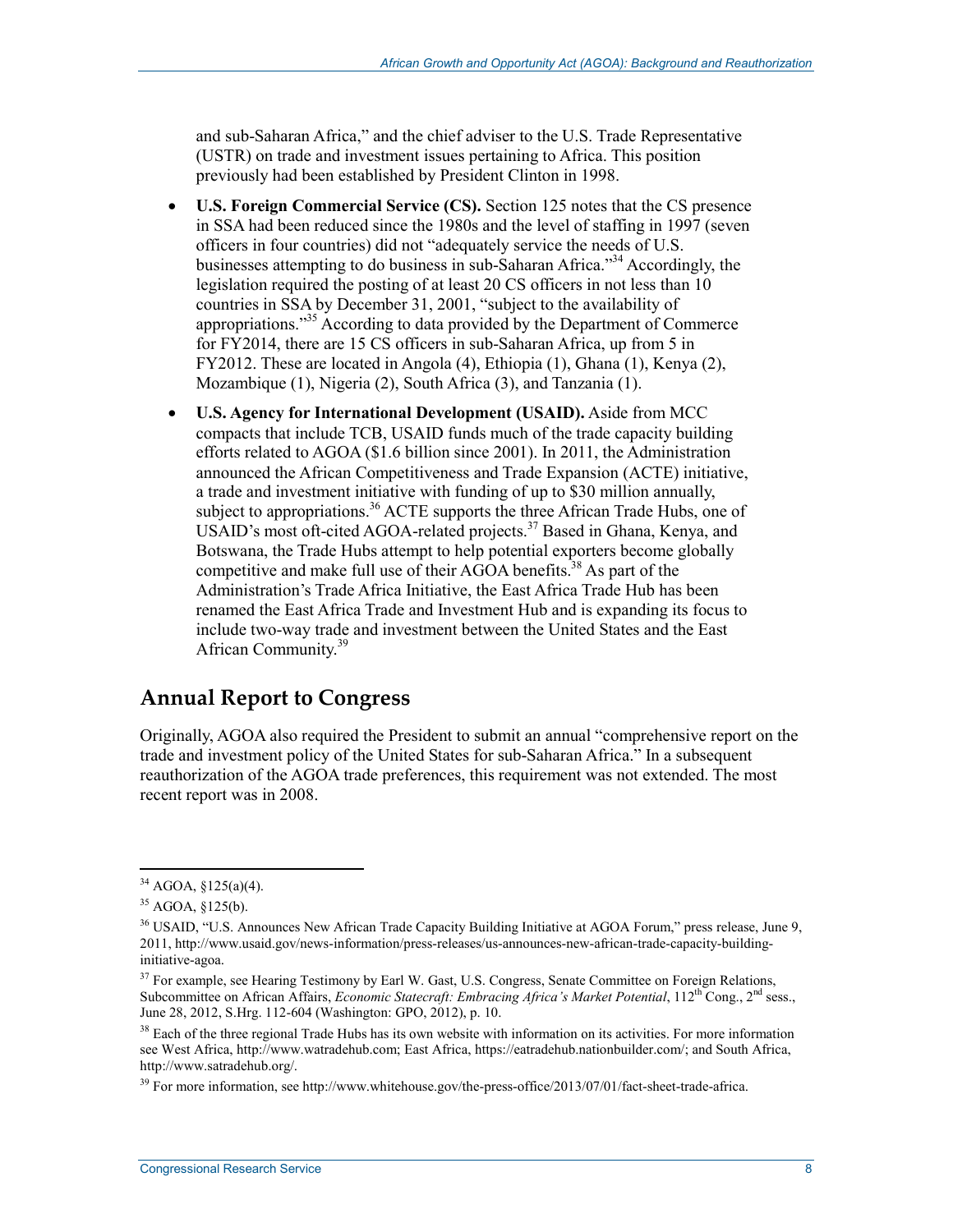# **U.S. Imports under AGOA and GSP40**

U.S. imports from AGOA countries represent a small share of overall U.S. imports. In 2014, the United States imported \$2,314 billion in goods, of which \$25.6 billion, or slightly more than 1%, came from AGOA countries. 56% of these imports (\$14.2 billion) received duty-free treatment, under either AGOA or GSP, though crude oil accounts for a significant portion of this.Excluding crude oil, 35% of U.S. imports from AGOA countries received duty-free treatment under AGOA or  $GSP<sup>41</sup>$ 

Energy-related products (e.g., crude oil) dominate U.S. imports from SSA under AGOA and GSP, representing 69% of such imports in 2014, though these imports have fallen sharply in the past three years. $^{42}$  Given SSA's abundant natural resources and the already low U.S. tariff on oil (\$0.05-\$0.10 per barrel), much of this trade would likely occur regardless of the preference program. The discussion that follows focuses on non-energy trade between the United States and SSA. (See the text box below for more information on U.S. oil imports under AGOA.)

In 2014, U.S. imports from SSA under AGOA and GSP, excluding energy products, were \$4.4 billion (**Figure 1**). These imports have increased nearly three-fold (up from \$1.3 billion) since 2001, the first full year of AGOA eligibility. They fell by \$500 million from 2013 to 2014, but this was primarily due to lower auto imports from South Africa. Apparel products remain one of the largest non-oil import categories; however, these imports peaked in 2004 prior to the dismantling of the complex multilateral quota system, known as the Multifiber Agreement (MFA). The MFA limited U.S. apparel imports from certain countries, thus eliminating the extent of competition faced by AGOA apparel exporters. Though U.S. apparel imports still face relatively high tariffs, removal of these strict quantitative limitations reduced the AGOA countries' competitive advantage in producing apparel. U.S. apparel imports under AGOA, though very significant for some AGOA countries, represent only 1% of overall U.S. apparel imports. U.S. apparel imports totaled \$82.7 billion in 2014, with \$30.7 billion from China, \$9.2 billion from Vietnam, and less than \$1 billion total from AGOA beneficiaries (**Table 1**).

While U.S. apparel imports from AGOA countries have declined from their peak in 2004, imports of other products have been rising rapidly. Vehicle imports have seen strong growth, rising from \$289 million in 2001 to nearly \$2.2 billion in 2013, although they declined considerably to \$1.4 billion in 2014. These and other more advanced manufactured products, such as chemicals, come almost exclusively from South Africa. Imports of products with more widespread origins have grown on a more modest scale. U.S. imports of food and agriculture products under AGOA and GSP, including nuts, fruits, cocoa, sugar, beverages, and tobacco, have increased from \$139 million to \$467 million during the same period. Such imports grew by \$20 million from 2013 to 2014.

 $40$  AGOA and GSP overlap in their product coverage so this discussion considers them jointly. Trade data in this section come from the U.S. International Trade Commission's dataweb, http://dataweb.usitc.gov/, and http://dataweb.usitc.gov/africa/trade\_data.asp.

<sup>&</sup>lt;sup>41</sup> Though only 35% of non-oil imports entered the United States under AGOA or GSP, an additional 57% of non-oil imports entered duty-free because they face no import tariff in the United States. In total in 2014, over 90% of U.S. non-oil imports from the region entered the United States duty-free.

 $42$  Unless otherwise specified, energy-related products refers to HTS chapter 27.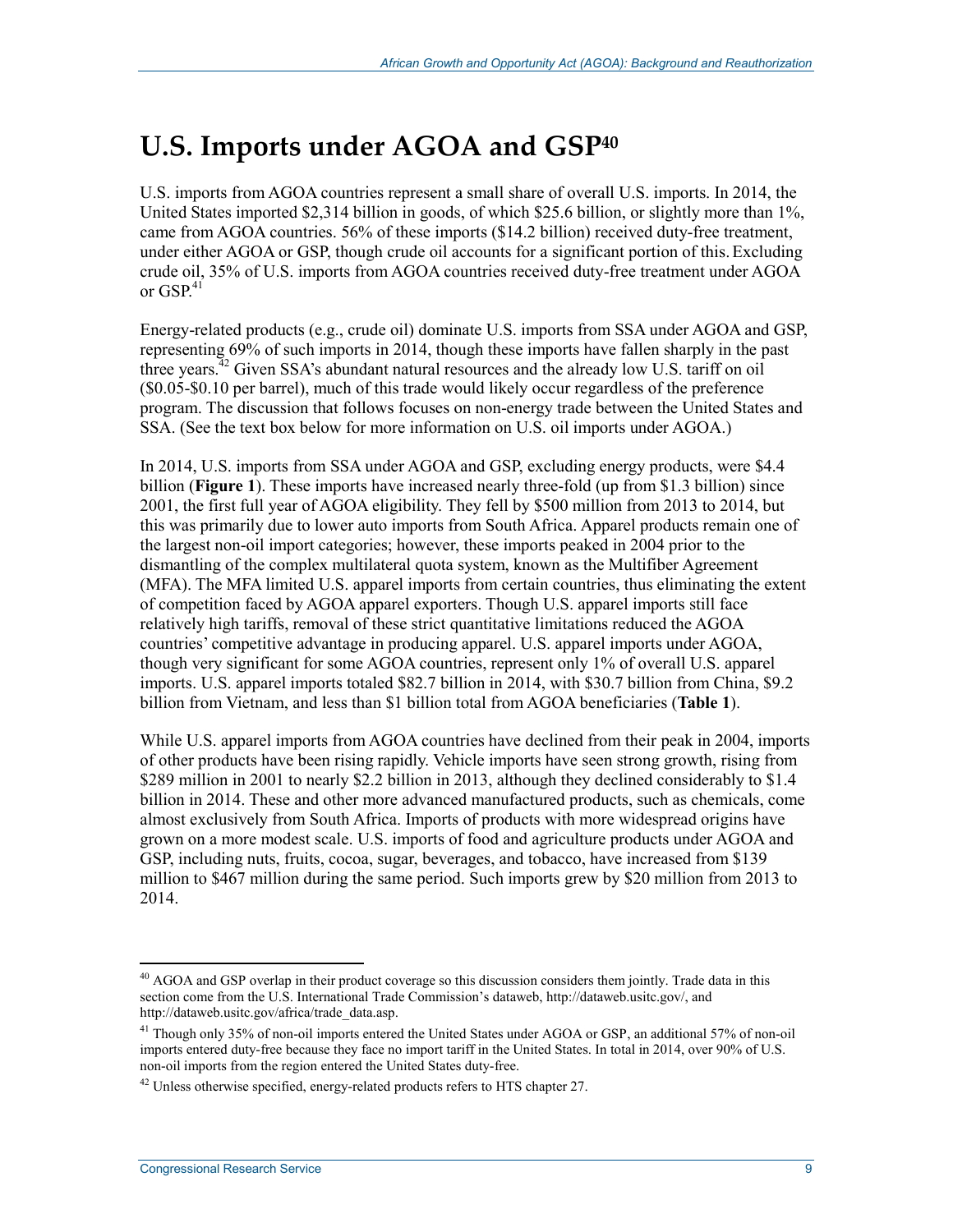U.S. imports from SSA under AGOA and GSP are heavily concentrated in a few countries. **Figure 2** highlights the top exporters of non-energy products to the United States under both programs. Excluding energy products, U.S. preferential imports from South Africa totaled \$3.1 billion in 2014, accounting for 70% of all such U.S. imports from SSA. Other top non-energy exporters under AGOA/GSP in 2014 were the major apparel producers: Kenya (\$423 million), Lesotho (\$289 million), Mauritius (\$227 million), and Swaziland (\$77 million), as well as Cote d`Ivoire (\$70 million) and Malawi (\$60 million), who exported primarily cocoa products and tobacco under the preference programs, respectively. Aside from these top countries, however, the preferences were not heavily utilized. U.S. preferential imports were less than \$1 million for over half of the 40 AGOA beneficiary countries in 2014.





**Source:** Analysis by CRS. Data from U.S. International Trade Commission (ITC).

**Notes:** Imports for consumption basis. Metals defined as HTS chapters 76 and 72; vehicles as HTS chapter 87; apparel as HTS chapters 61 and 62; and energy as HTS chapter 27.

| (in millions of U.S. dollars, 2014) |                     |                           |                     |  |  |
|-------------------------------------|---------------------|---------------------------|---------------------|--|--|
| <b>Top Overall Countries</b>        | <b>Import Value</b> | <b>Top AGOA Countries</b> | <b>Import Value</b> |  |  |
| China                               | \$30,369            | Kenya                     | \$379               |  |  |
| <b>Vietnam</b>                      | 9.184               | Lesotho                   | 290                 |  |  |
| Indonesia                           | 4,862               | <b>Mauritius</b>          | 223                 |  |  |
| Bangladesh                          | 4,708               | Swaziland                 | 55                  |  |  |
| Mexico                              | 3.854               | Madagascar                | 20                  |  |  |

#### **Table 1. U.S. Imports of Apparel Products by Country**

**Source:** Analysis by CRS. Imports for consumption data from U.S. ITC trade dataweb.

**Notes:** Imports for consumption basis. Apparel products defined as HTS chapters 61 and 62.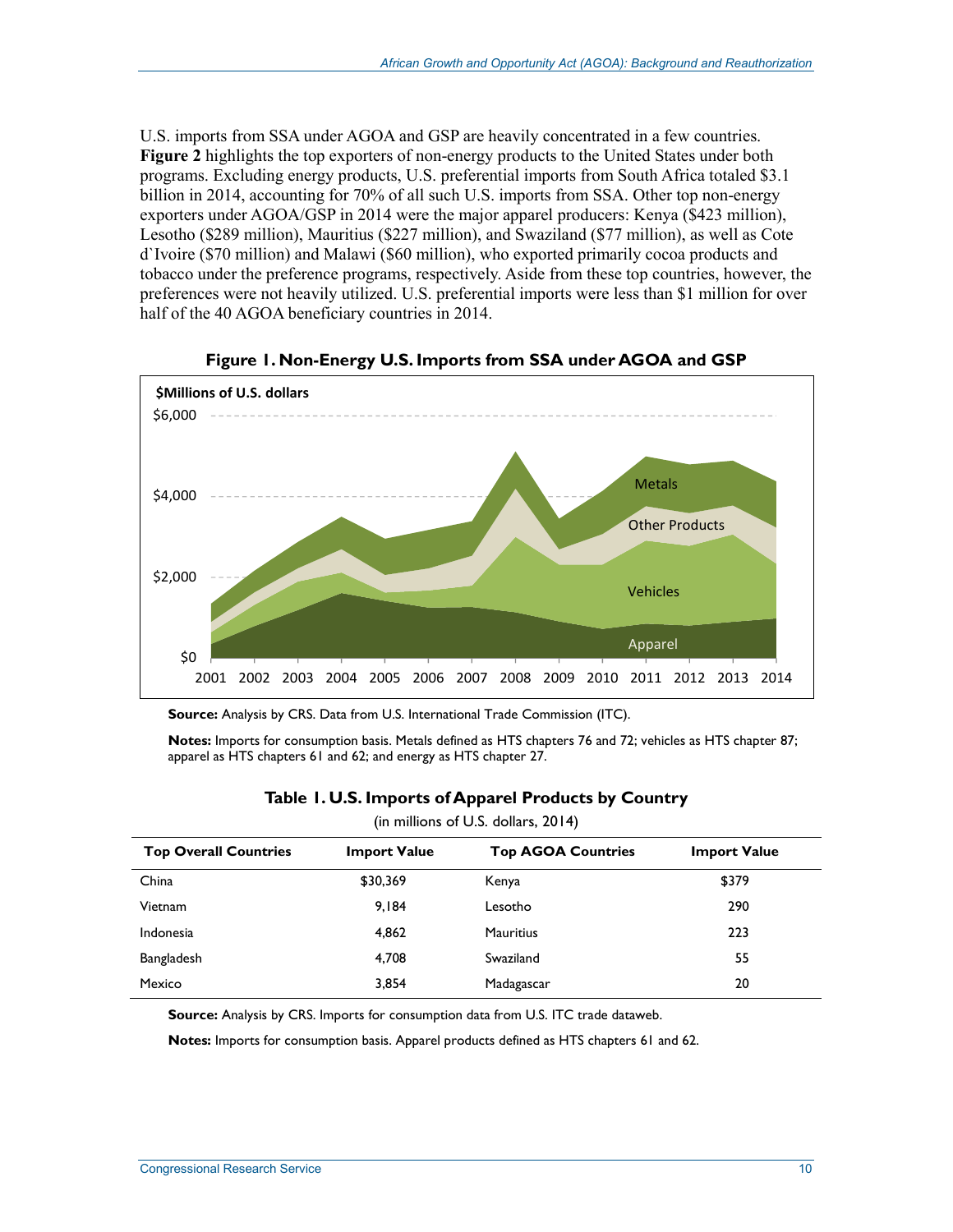

**Figure 2. Top AGOA and GSP Exporters excluding Energy Products** 

**Source:** Analysis by CRS. Data from U.S. ITC.

**Notes**: Imports for consumption basis. Energy products defined as HTS chapter 27. Stars represent preferential treatment on over 75% of total exports to the United States, including energy products. Map only includes countries eligible for AGOA benefits in 2014.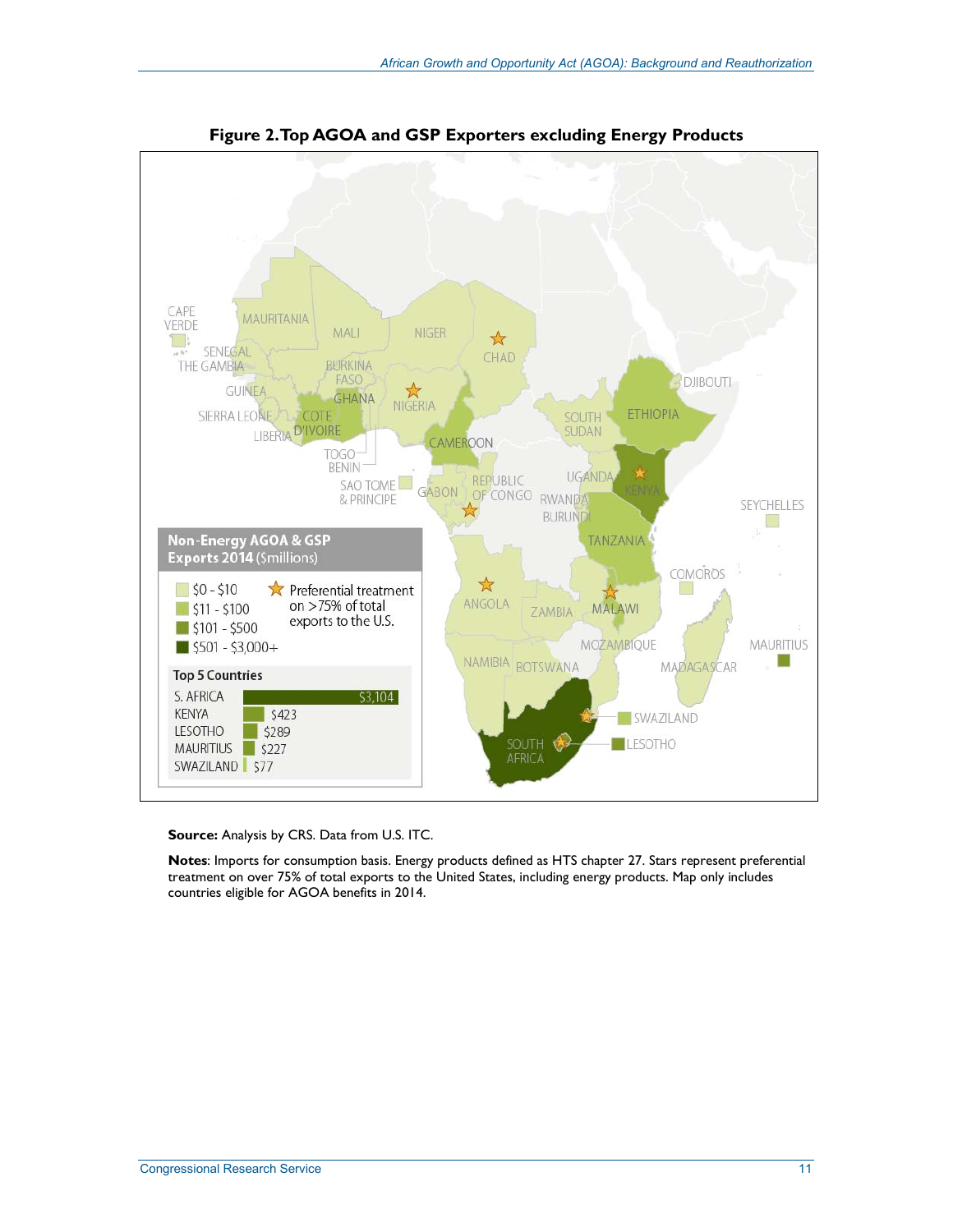# from some SSA countries due to its similar composition.43 **Figure 3. Oil and Non-Oil Imports from SSA under AGOA and GSP**  \$0 \$20,000 \$40,000 \$60,000 \$80,000 2001 2002 2003 2004 2005 2006 2007 2008 2009 2010 2011 2012 2013 2014 **\$Millions of U.S. dollars** Non-Oil **Non-Oil Oil Oil Oil Non-Oil District Oil Oil Oil Source:** Analysis by CRS. Data from U.S. ITC. **Notes:** Imports for consumption basis. Oil defined as HTS 4-digit category 2709.

**U.S. Oil Imports Under AGOA and GSP** Crude oil has been the top U.S. import from SSA under AGOA and GSP since AGOA's first full year of duty-free treatment in 2001 (**Figure 3**). The following are key facts regarding U.S. oil imports under AGOA and GSP. • The top 5 AGOA-eligible oil exporters are Angola, Nigeria, Chad, Gabon, and Republic of Congo.

• Nigeria is not considered an LDC under GSP and so depends on AGOA for duty-free treatment of its crude oil exports to the United States. It is the only major AGOA-eligible oil exporter that is not considered an LDC

• The high market value of oil coupled with a low U.S. import tariff, \$0.05-\$0.10 per barrel, makes AGOA and

• U.S. crude oil imports from SSA have declined by more than 80% from 2011 to 2014 (a nearly \$40 billion decrease), which may be partially due to the increased U.S. production of shale oil, a direct competitor with oil

Both AGOA and GSP grant duty-free status to U.S. crude oil imports. GSP only affords this treatment to least-developed countries (LDCs).

GSP's crude oil tariff benefit relatively insignificant.

# **Impacts of AGOA**

under GSP.

Through AGOA Congress set out to improve the economic development of SSA and increase U.S. trade ties with the region. A handful of countries have made strong use of the preference program and have increased employment in economic sectors that benefited from duty-free treatment under AGOA. For example, the government of Lesotho, one of the major apparel

<sup>1</sup> 43 Javier Blas, "Victim of Shale Revolution, Nigeria Stops Exporting Oil to U.S.," *Financial Times*, October 2, 2014, Beyondbrics.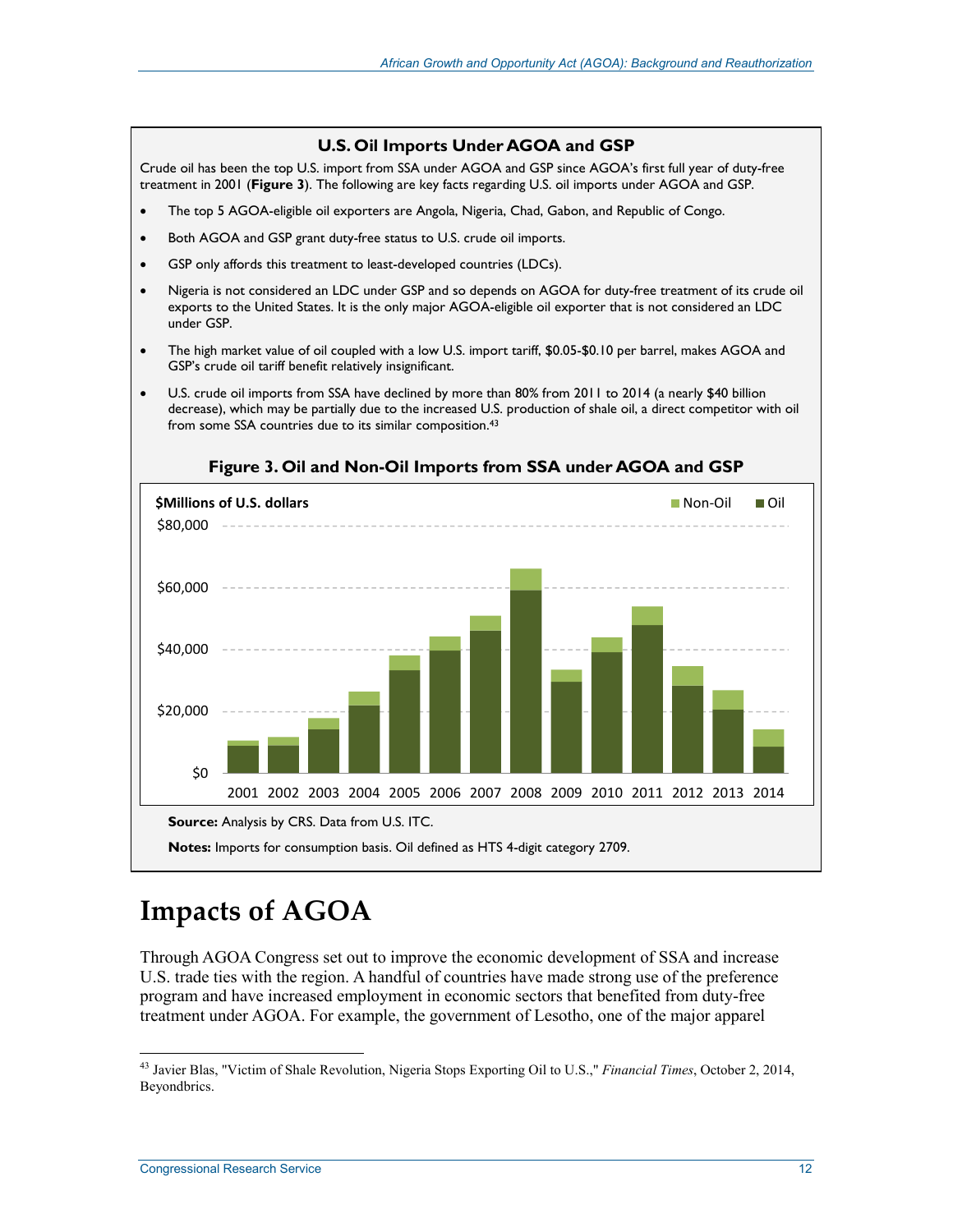exporters under AGOA, estimates that employment in manufacturing rose from 19,000 in 1999 to 45,700 in June 2011.44 A peer-reviewed economic study found a direct link between the AGOA preferences and increased U.S. imports from beneficiary countries, and concluded that these increased SSA exports were not merely diverted from other potential export destinations (e.g., the European Union).<sup>45</sup> This relationship was strongest for the apparel sector and other sectors with high U.S. import tariffs.

Despite these achievements, challenges remain, such as the limited number of countries making significant use of the preferences, and doubts as to whether AGOA countries have been able to translate these short-term preference benefits into transformative changes in their manufacturing capabilities and overall competitiveness.<sup>46</sup> As highlighted above, the majority of AGOA non-oil imports come from South Africa. Among the other countries that have made significant use of the preferences, apparel exports account for most of their AGOA exports. While the apparel sector has been acknowledged as a potential launching point for more advanced manufacturing industries, the manufacturing sectors in many AGOA beneficiary countries remain highly underdeveloped. One study asserts that AGOA apparel production is concentrated in the lowestskill tasks with little knowledge transfer to local workers and that the global competitiveness of AGOA exporters still depends on their preferential treatment.<sup>47</sup>

In addition to AGOA's tangible goals related to economic development and trade, AGOA also supports the achievement of other strategic objectives. AGOA serves as a focal point for U.S. economic relations with SSA. If the recent period of high economic growth in much of SSA continues, the United States may have an increasing interest in the region's potential as a consumer market and destination for both U.S. exports and foreign direct investment (FDI). A study by McKinsey estimated that the number of African households making above \$5,000 per year, the point where discretionary spending begins, would rise from 85 million in 2008 to 128 million in 2020.<sup>48</sup> Though AGOA focuses specifically on U.S. imports, it spurs dialogue between the United States and SSA countries on two-way trade and investment issues through the annual AGOA Forum. Through the eligibility criteria required for the program, the United States maintains some influence over the political and economic structure of the beneficiary countries. These strategic aspects of AGOA may become more important as other foreign countries, such as China, continue to increase their commercial and political ties with SSA.

<sup>44</sup> Central Bank of Lesotho, *Africa Growth and Opportunities Act (AGOA): Economic Impact and Future Prospects*, CBL Economic Review No. 131, June 2011, p. 3.

<sup>45</sup> Garth Frazer and Johannes Van Biesebroeck, "Trade Growth under the African Growth and Opportunity Act," *The Review of Economics and Statistics*, vol. 92, no. 1 (February 2010).

<sup>46</sup> Niall Condon and Matthew Stern, *The Effectiveness of African Growth and Opportunity Act (AGOA) in Increasing Trade from Least Developed Countries*, EPPI-Centre, Social Research Unit, Institute of Education, University of London, March 2011.

<sup>47</sup> Lawrence Edwards and Robert Z. Lawrence, *AGOA Rules: The Intended and Unintended Consequences of Special Fabric Provisions*, National Bureau of Economic Research, Working Paper 16623, December 2010.

<sup>48</sup> McKinsey Global Institute, *Lions on the Move: The Progress and Potential of African Economies*, June 2010, p. 22.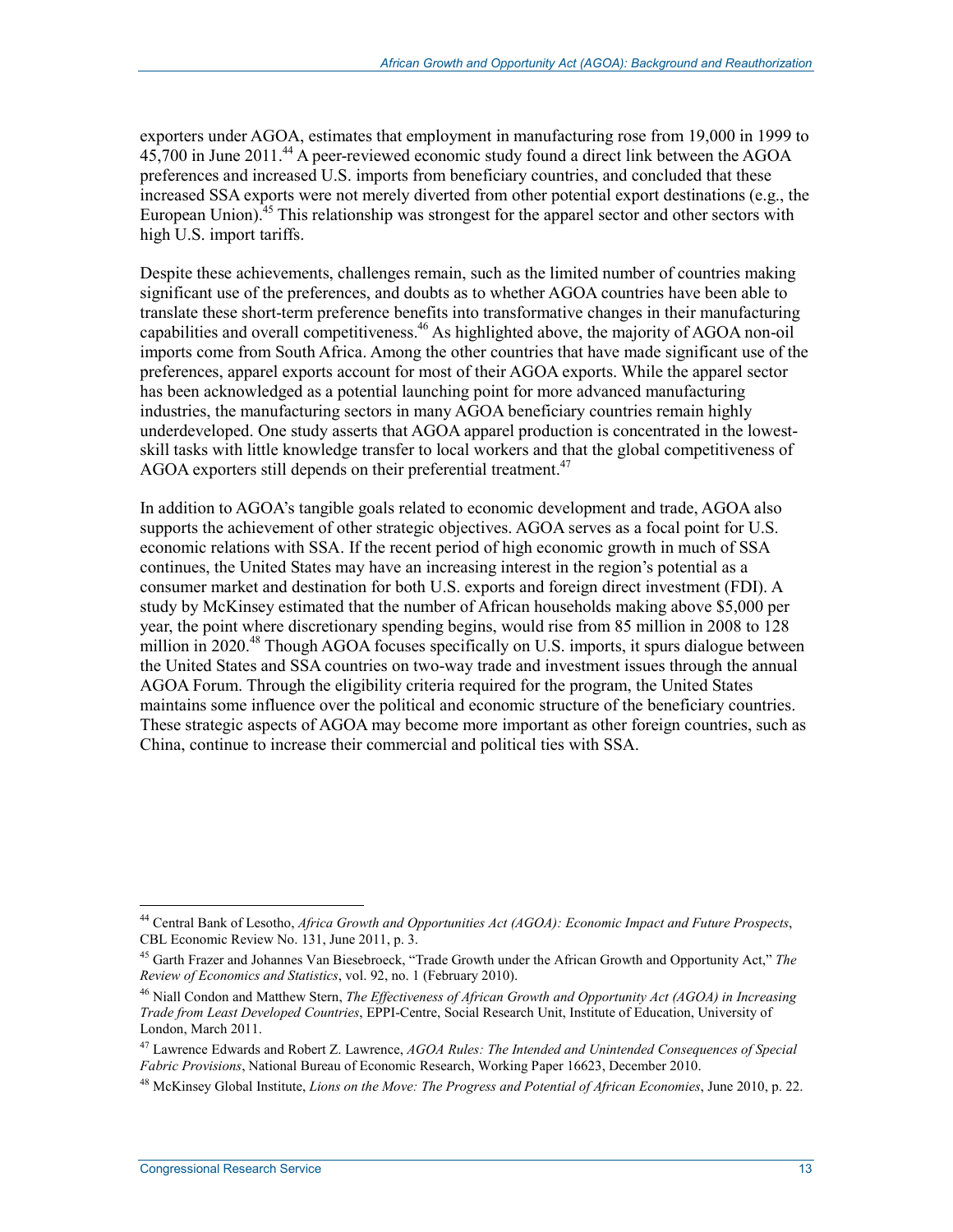# **Reauthorization Debate**

AGOA's authorization is set to expire on September 30, 2015. President Obama,<sup>49</sup> some Members of Congress, officials from beneficiary countries, and other stakeholders support renewing the preferences, and have various suggestions for reform. The Obama Administration, in order to inform its reauthorization proposals, initiated a review of AGOA during the 2013 AGOA Forum, which ultimately included a request for four investigations by the U.S. International Trade Commission (ITC). The ITC published its first report on AGOA's trade and investment performance in April 2014 following a public hearing in January.<sup>50</sup> The other three reports, which cover AGOA's impact on U.S. industries and consumers, rules of origin, and the EU-South Africa FTA, are confidential.

Ambassador Froman identified some of the Administration's main conclusions from its AGOA review and subsequent recommendations for AGOA's reauthorization in his July 2014 written testimony before the Senate Committee on Finance.<sup>51</sup> These include the need for a sufficiently long renewal, potential expansion of product coverage, more flexible rules of origin, updated eligibility criteria with a more flexible review process, and eventually a more reciprocal trade program with the region. He also suggested that the Administration's review of AGOA pointed largely to "supply-side" constraints, such as inadequate infrastructure, as the main barriers to greater AGOA utilization.

Congress, too, has sought greater study of the AGOA preference program, and various Members have expressed interest in its renewal. During the  $113<sup>th</sup>$  Congress, relevant committee leadership, bicameral and bipartisan, requested that GAO report on the effectiveness of AGOA, including utilization of the preferences and its impact on two-way trade.<sup>52</sup> GAO has published four reports, which address  $(1)$  AGOA import competitiveness and diversification; (2) ways to enhance AGOA's trade capacity building (TCB) component; (3) AGOA's eligibility process; and (4) other countries' trade agreements with sub-Saharan Africa.<sup>53</sup> A primary observation was the need for better development of country export strategies. In addition, both the Senate Committee on Finance and the Trade Subcommittee of the House Committee on Ways and Means held hearings in July 2014 to examine AGOA and its potential reauthorization, during which committee leadership expressed strong support for the program.<sup>54</sup> At the start of the  $114<sup>th</sup>$  Congress,

<sup>&</sup>lt;sup>49</sup> The White House, "Remarks by President Obama at Business Leaders Forum," press release, July 1, 2013, http://www.whitehouse.gov/the-press-office/2013/07/01/remarks-president-obama-business-leaders-forum.

<sup>50</sup> U.S. International Trade Commission, *AGOA: Trade and Investment Performance Overview*, Publication 4461, April 2014, http://www.usitc.gov/publications/332/pub4461.pdf. Testimony and submissions for the hearing can be found through the USITC's website or at http://agoa.info/downloads/hearings.html.

 $51 \text{ http://www.finance.senate.gov/hearing/hearing/2id=f5251f60-5056-a032-52f0-742dc672610d.}$ 

 $52$  http://foreignaffairs.house.gov/press-release/bipartisan-congressional-leaders-push-increase-effectiveness-agoalandmark-legislation.

<sup>53</sup> U.S. Government Accountability Office, *African Growth and Opportunity Act: Observations on Competitiveness and Diversification of U.S. Imports from Beneficiary Countries*, GAO-14-722R, July 21, 2014,

http://www.gao.gov/products/GAO-14-722R; *AGOA: USAID Could Enhance Utilization by Working with More Countries to Develop Export Strategies*, GAO-15-218, January 22, 2015, http://www.gao.gov/products/GAO-15-218; *AGOA: Eligibility Process and Economics Development in Sub-Saharan Africa*, GAO-15-300, February 12, 2015, http://www.gao.gov/products/GAO-15-300.; and *AGOA: Lessons Learned from Other Countries' Trade Arrangements with Sub-Saharan Africa*, GAO-15-393R, February 25, 2015, http://www.gao.gov/products/GAO-15-393R.

<sup>54</sup> U.S. Congress, House Committee on Ways and Means, Subcommittee on Trade, *Advancing the U.S. Trade Agenda: Trade with Africa and the African Growth and Opportunity Act*, 113th Cong., 2nd sess., July 29, 2014; and U.S. (continued...)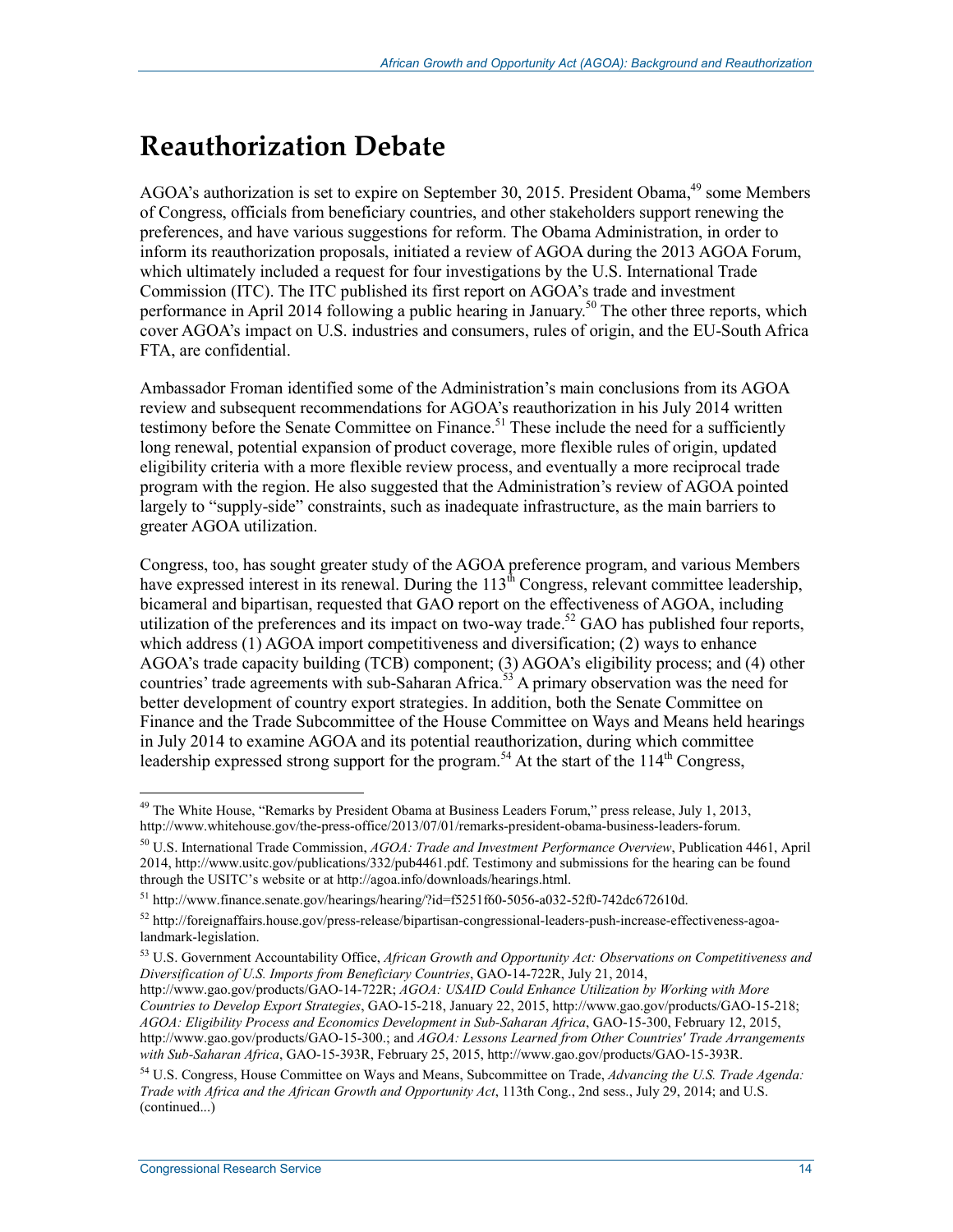Chairman Ryan of the House Committee on Ways and Means cited AGOA's reauthorization as a top legislative priority.<sup>55</sup>

Other stakeholders have also added their voices to the debate on AGOA. The AGOA Ambassadors Working Group, the AGOA civil society network, and the East African Community (EAC) have all produced recommendations for AGOA's potential renewal. In addition, several think tanks, non-governmental organizations, and business groups have weighed in on AGOA's reauthorization<sup>56</sup>

## **Considerations for Potential Reforms**

The following are some of the issues identified through these various studies and policy proposals, which may merit congressional consideration during AGOA's reauthorization debate.

### **Length of Reauthorization**

Private sector actors have argued that uncertainty regarding the duration of AGOA preferences, due to periodic reauthorizations, hinders investment in the region. Some have called for a longer and uniform reauthorization (i.e.*,* 10-15 years) for all AGOA preferences, including the thirdcountry fabric provision in order to reduce uncertainty and encourage greater capital investment, which, they argue, will be necessary to generate more value-added production in the region.<sup>57</sup> Lengthened periods of authorization, however, could also limit the incentive for more advanced economies, such as South Africa, to engage in more comprehensive trade liberalization efforts, such as FTA negotiations, or as part of the World Trade Organization (WTO) Doha Round negotiations.

## **Country Eligibility**

A range of ideas have been proposed to modify AGOA's eligibility criteria. For example, some argue that the existing criteria increase investor uncertainty, putting firms and workers at risk of shutdowns due to government actions beyond their control. Others see these as an effective tool and some support additional criteria in areas ranging from the business environment to worker rights. Removing portions of the eligibility criteria could decrease the potential leverage AGOA provides to encourage economic and political reform in beneficiary countries, while adding additional criteria could limit country participation.

Stakeholders, including the Administration, have also argued for modifications in the enforcement of eligibility criteria including the timing and scope of the withdrawal of preferences. For

 $\overline{a}$ 

<sup>(...</sup>continued)

Congress, Senate Committee on Finance, *The African Growth and Opportunity Act at 14: The Road Ahead*, 113th Cong., 2nd sess., July 30, 2014.

<sup>&</sup>lt;sup>55</sup> House Committee on Ways and Means, "Ryan Opening Statement: Hearing on U.S. Trade Policy Agenda," press release, January 27, 2015, http://waysandmeans.house.gov/news/documentsingle.aspx?DocumentID=397950.

<sup>56</sup> Many of these position papers were included in the USITC hearing on AGOA, and can be found at http://agoa.info/ downloads/hearings.html.

<sup>57</sup> The Corporate Council on Africa, *Promoting Shared Interests: Policy Recommendations on Africa for the Second Term of the Obama Administration*, April 2013, p. 18.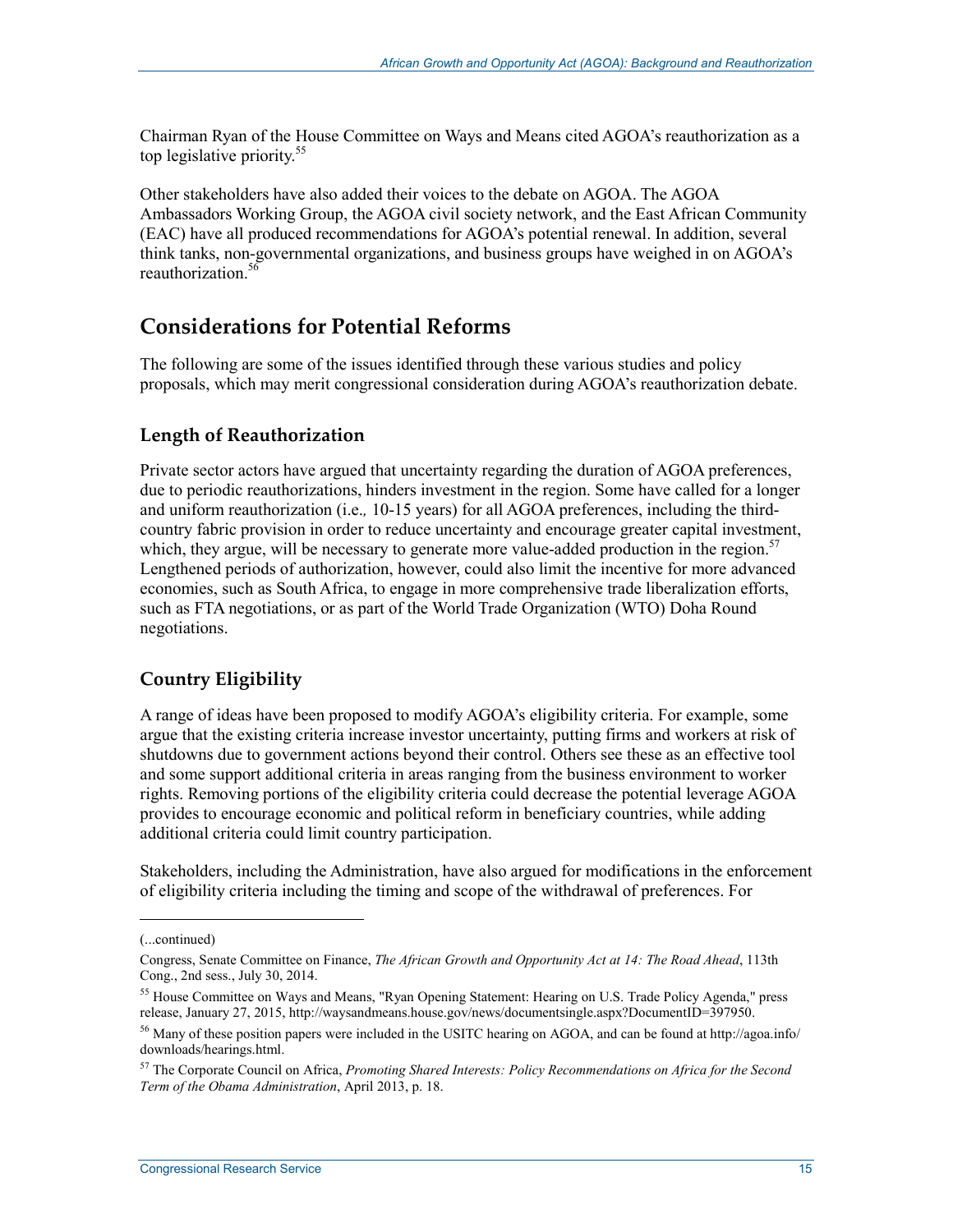example, some recommend more precise targeting for failure to meet mandatory eligibility criteria, such as removal of preferences for a particular industry rather than an entire country. Debate over the timing of the withdrawal of preferences includes both proponents of shorter and longer phase-outs. Some argue that immediate withdrawal of preferences following failure to meet eligibility criteria would be more effective while others suggest a longer phase-out would ensure businesses have time to reallocate resources. Currently, termination of benefits occurs at the start of the year immediately following the President's proclamation that a country has failed to meet eligibility criteria.

### **Intra-African Trade**

Intra-African trade and economic integration have been cited as a critical but often absent component of economic development in the region.<sup>58</sup> Regional integration efforts are one way to improve intra-African trade ties, and AGOA calls for "expanding U.S. assistance to sub-Saharan Africa's regional integration efforts." In the first decade of AGOA's enactment, African intraregional trade stayed flat at around 10%.<sup>59</sup> It may be worthwhile to evaluate the impact, if any, that AGOA and corresponding U.S. development assistance have had in improving regional integration efforts and intra-African trade, and determine whether AGOA should further address these issues.<sup>60</sup> Graduation of more advanced AGOA countries, discussed below, could impact intra-African trade integration goals, as these countries are typically also the largest markets in the region and may be important in regional supply chains.

### **Two-Way Trade**

Like other U.S. preference programs, AGOA provides preferential access to the U.S. market with no reciprocal preferential U.S. access to the beneficiary countries. In light of economic improvements in the region, some observers are calling for a greater focus on two-way trade in AGOA. One related goal included in the original AGOA legislation mandates that the Administration seek out possible FTA partners among SSA nations. Subsequent negotiations with South Africa and its regional partners in SACU began in 2003, but were ultimately unsuccessful and postponed indefinitely in 2006. The European Union (EU), however, successfully concluded an Economic Partnership Agreement (EPA) with South Africa and other countries in the region, providing reciprocal preferential tariff treatment to EU exports, though these agreements exclude a range of products. GSP currently includes language related to such occurrences, declaring a country ineligible if it "affords preferential treatment to the products of a developed country, other than the United States, which has, or is likely to have, a significant adverse effect on United States commerce."<sup>61</sup>

Several relevant policy questions follow: (1) is the United States willing to negotiate less comprehensive and high-standard FTAs than it normally negotiates to gain greater access to

<sup>1</sup> <sup>58</sup> Africa's trade with itself accounts for 11% of its total trade, compared with 50% in developing Asia and 70% in Europe. United Nations Conference on Trade and Development, *Intra-African Trade: Unlocking Private Sector Dynamism*, Economic Development in Africa Report 2013, July 2013.

<sup>59</sup> Brookings Africa Growth Initiative, *Accelerating Growth through Improved Intra-African Trade*, January 2012, p. 2.

 $60$  The Administration's Trade Africa initiative, which centers on a new trade and investment partnership with the East African Community (EAC). This may eventually include a bilateral investment treaty (BIT) and a trade facilitation agreement with the EAC. http://www.whitehouse.gov/the-press-office/2013/07/01/fact-sheet-trade-africa.

 $61$  19 U.S.C.  $$2462(b)(2)(C)$ .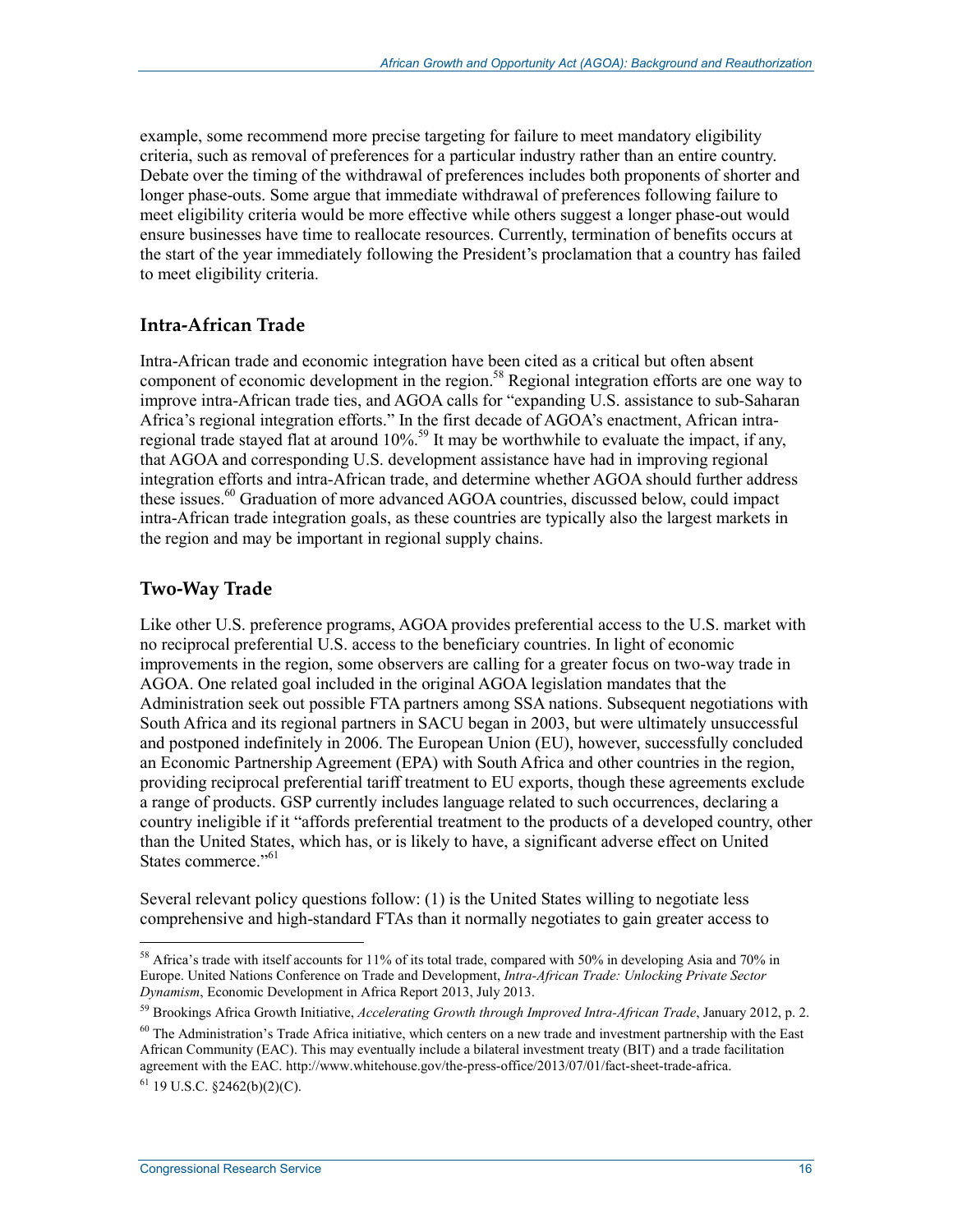emerging markets like South Africa, or are countries in the region more prepared to engage in comprehensive, reciprocal trade talks; (2) should AGOA include its own graduation process, which, like that for GSP, removes more economically advanced countries from the preference program once they reach a certain level of economic development (e.g.*,* GDP/capita level); (3) should AGOA include language requiring the removal of benefits if a beneficiary country affords preferential treatment to a third party; (4) what is the policy on enforcement of the existing GSP rules on this issue; and (5) how would the removal of such benefits impact other AGOA goals such as increased intra-African trade?

### **Country Participation**

Over half of the current AGOA beneficiaries exported less than \$1 million to the United States under AGOA in 2013. Many of these are LDC AGOA countries that are eligible for duty-free treatment on apparel exports and enjoy the more flexible rules of origin ("Third-Country Fabric Provision"), giving them a competitive advantage over other producers. A handful of AGOA countries, particularly Kenya, Lesotho, and Mauritius, provide the bulk of apparel exports under AGOA. Congress may wish to examine why these countries have been so successful in utilizing the preference program, and if there are potential AGOA reforms that could help spur similar success in other AGOA LDCs.

### **Trade Capacity Building (TCB)**

AGOA country exporters face numerous challenges. These include poor infrastructure, inadequate access to electricity, and skilled labor shortages. AGOA sets out broad aims for TCB, which are administered through different agencies, particularly USAID. Since 2001, \$5 billion has been allocated to TCB funding in AGOA countries by various U.S. government agencies, particularly USAID and MCC.<sup>62</sup> Yet discussions on AGOA often center on the need for more TCB funding, with many suggesting this amount is inadequate or ineffective. In 2011, GAO reported that USAID needed better evaluation of its TCB programs, and in its most recent AGOA report, GAO argued that USAID could enhance AGOA utilization with a greater focus on and assistance toward the creation of country strategies.<sup>63</sup> Beneficiaries may also be able to improve their utilization of AGOA through the timely implementation of the recent WTO Trade Facilitation Agreement. Congress may wish to consider how AGOA-directed TCB funding could support this implementation process.

On August 4, during the U.S.-Africa Leaders Summit, President Obama announced an initiative to develop a government-wide TCB strategy that includes among its goals improving AGOA utilization.<sup>64</sup> The steering group established for this task, which includes representatives from related government agencies, is to report to the President on this strategy within 180 days of the announcement. Depending on the timing and dissemination of this strategy, it could impact TCB considerations in AGOA's reauthorization.

<sup>62</sup> GAO-15-218, *AGOA: USAID Could Enhance Utilization.* 

<sup>63</sup> U.S. Government Accountability Office, *The United States Provides Wide-ranging Trade Capacity Building Assistance, but Better Reporting and Evaluation Are Needed*, GA0-11-727, 2011, http://www.gao.gov/products/GAO-11-727.

<sup>64</sup> White House, "Presidential Memorandum -- Establishing a Comprehensive Approach to Expanding Sub-Saharan Africa's Capacity for Trade and Investment," press release, August 4, 2014, http://www.whitehouse.gov/the-pressoffice/2014/08/04/presidential-memorandum-establishing-comprehensive-approach-expanding-su.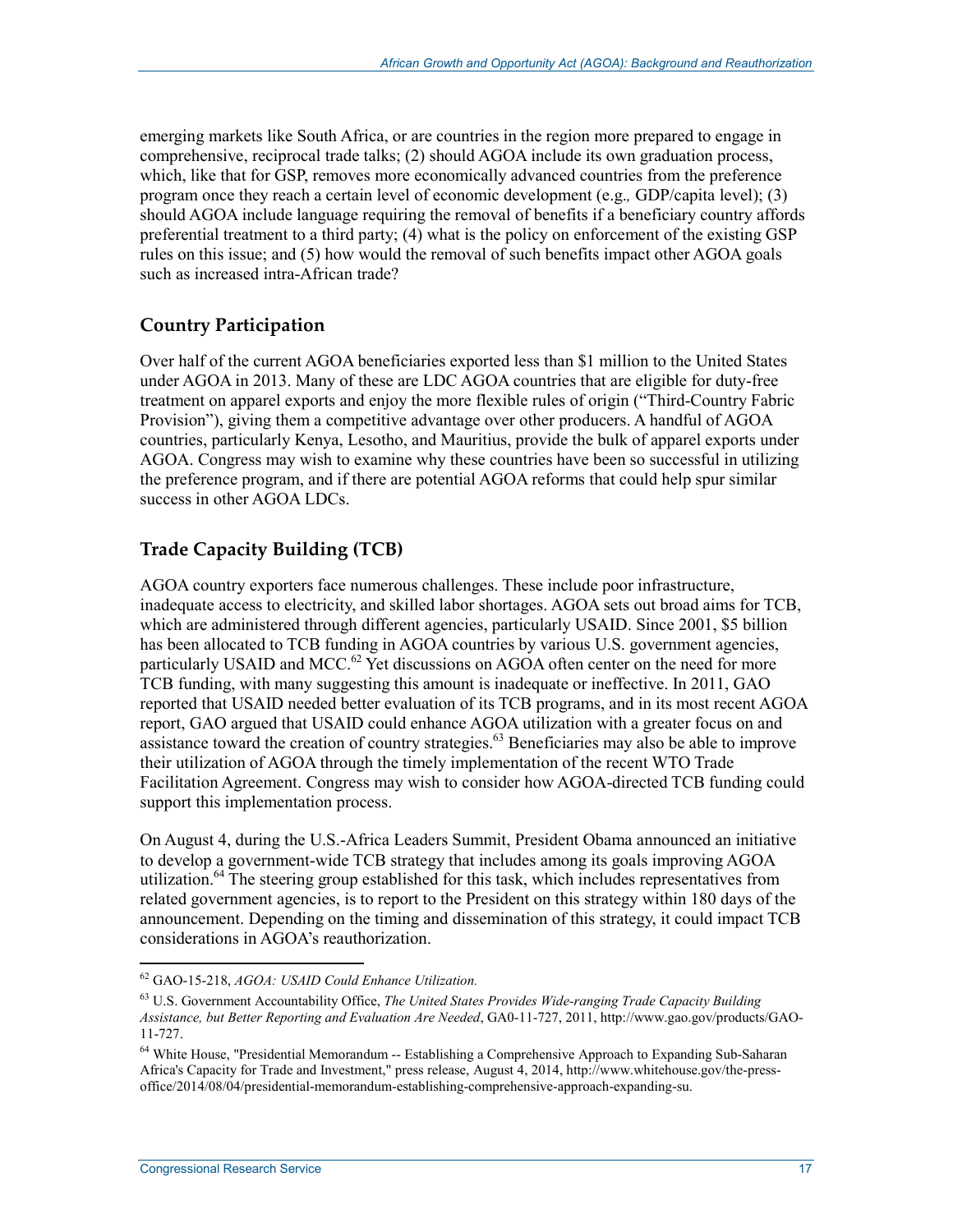### **Product Coverage**

AGOA and GSP provide duty-free access on U.S. imports of approximately 5,200 tariff lines, which together with the products already duty-free in the U.S. tariff schedule, grant AGOA beneficiaries duty-free access to roughly 86% of U.S. products. While a majority of products are covered under AGOA, some of the excluded products are competitively produced in AGOA countries, particularly agricultural products.<sup>65</sup> Though some agriculture products are included in AGOA, those subject to tariff-rate quotas (TRQs) are limited in the amount that may enter dutyfree. Congress may wish to examine expanding the products or quantities covered under AGOA, which could potentially allow a greater number of AGOA beneficiaries to make use of the trade preference program.

To address related U.S. import sensitivities, some have suggested reassigning current quota allocations as an alternative method to expand agricultural market access for AGOA countries. For some products, such as chocolate, these groups argue, a portion of the quota is not assigned to a specific country and may go unfilled. They assert that allocating this quota to AGOA countries could be politically feasible and also encourage downstream production in some cocoa exporting countries.<sup>66</sup> Others contend that changing quota allocations could require approval from the WTO, limiting its feasibility.<sup>67</sup> In addition to challenges posed by tariffs and quotas, agriculture producers in AGOA countries may also face difficulty exporting due to failure to meet U.S. food safety standards, suggesting that such exporters may also benefit from targeted TCB funding to help them better meet these standards.

## **Rules of Origin**

1

In comparison with other preference programs, AGOA has relatively liberal rules of origin. For example, the third-country fabric rule allows for a certain quantity of AGOA apparel exports to be produced from yarns and fabrics of any origin. AGOA, unlike GSP, also allows for regional cumulation, whereby multiple AGOA beneficiaries can contribute toward a product's required 35% regional value content, and the United States can contribute 15% of the  $35\%$ .<sup>68</sup> Despite this existing flexibility, restrictions remain, which some groups would like to ease. These stakeholders seek, for example, an increase in the allowable value content attributed to the United States or easing technical constraints on what costs count toward cumulation. In addition, certain AGOA countries have argued that existing rules of origin prevent canned tuna from qualifying for AGOA preferences, and have sought a general modification of the rules or a product-specific exception. They argue it is difficult to achieve the 35% threshold as most of the value in canned tuna is the fish itself, which is attributed to the country of the fishing vessel. Press reports suggest the U.S. tuna canning industry opposes such a change.<sup>69</sup>

<sup>65</sup> GAO, *Options for Congressional Consideration to Improve U.S. Trade Preference Programs*, Prepared Statement for Hearing, GAO-10-262T, November 2009, p. 4.

<sup>66</sup> Kimberly Ann Elliott, *AGOA's Final Frontier: Removing US Farm Trade Barriers*, Center for Global Development, July 28, 2014, http://www.cgdev.org/publication/ft/agoa-final-frontier-removing-us-farm-trade-barriers.

<sup>67 &</sup>quot;U.S. Faces Key Questions as It Mulls Adding Ag Products to AGOA," *Inside U.S. Trade*, September 4, 2014.

<sup>&</sup>lt;sup>68</sup> GSP does allow for cumulation among specified associations of countries, such as the West African Economic and Monetary Union (WAEMU).

<sup>69 &</sup>quot;Mauritius, Other Press for Liberalizing Tuna Rule of Origin Under AGOA," *Inside U.S. Trade*, September 4, 2014.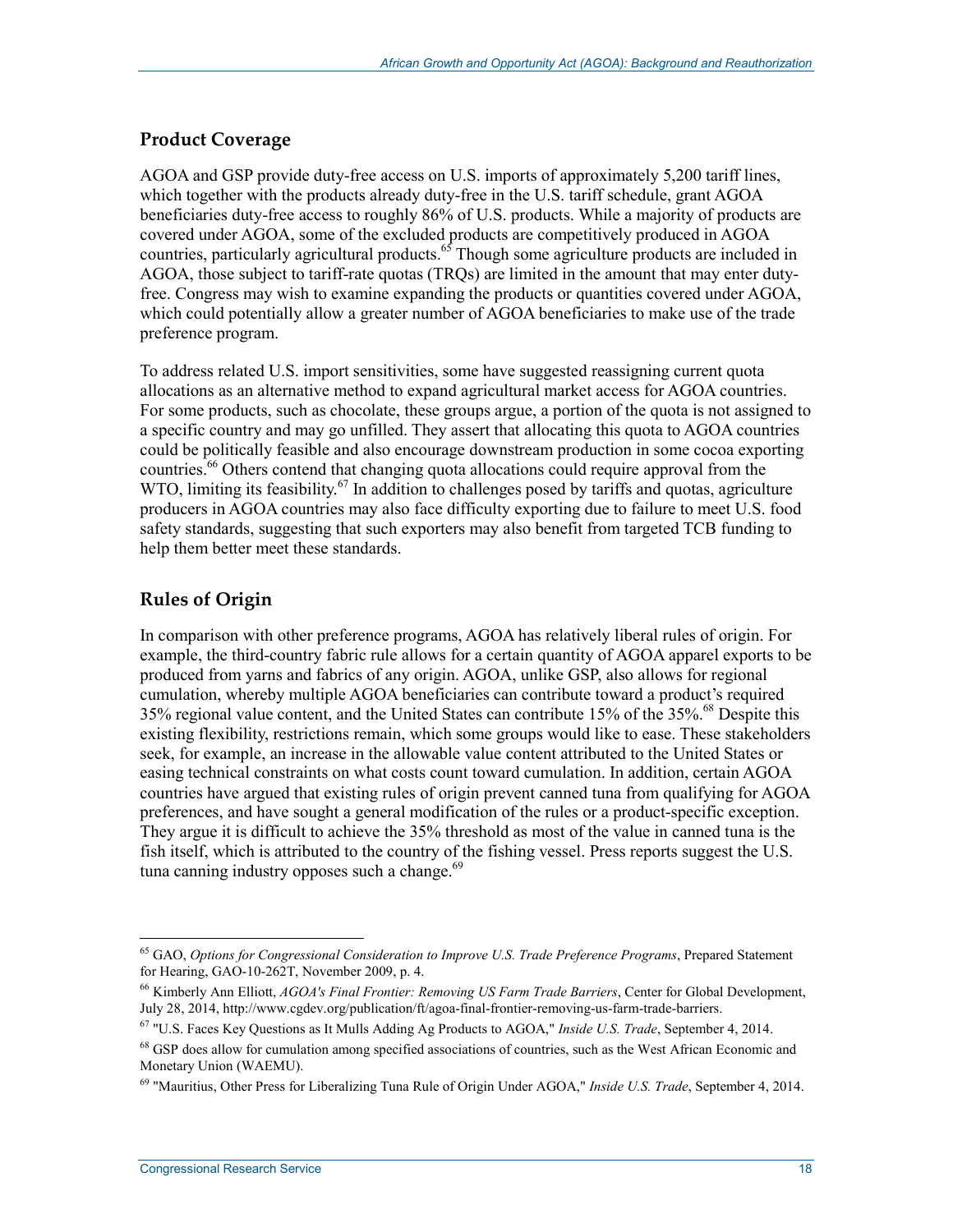### **Trade Disputes—Poultry and South Africa**

Some Members of Congress who support AGOA have expressed concern over South Africa's continued imposition of antidumping duties on U.S. poultry exports.<sup>70</sup> These Members have made their support of AGOA conditional on resolution of this dispute, arguing that they "will need to consider strengthening AGOA to prevent South Africa from benefitting from duty preferences while continuing to discriminate against U.S. goods, specifically poultry." AGOA's current eligibility criteria require that beneficiary countries have established or are making progress toward establishing the elimination of barriers to U.S. trade and investment, including bilateral trade and investment disputes.<sup>71</sup> According to press reports, U.S. and South African officials have in recent meetings been working toward a resolution of the issue.<sup>72</sup>

### **Duty-Free Quota-Free (DFQF) Beyond Africa**

AGOA's tariff benefits, which include apparel products, are broader than those provided by GSP. Some argue, including in the context of the current WTO Doha negotiations, that broader dutyfree quota-free tariff preferences should be granted to all least-developed countries, not just those in Africa.<sup>73</sup> LDCs throughout the world face relatively high U.S. import tariffs given the particular items they export, such as apparel and agricultural products. For example, in 2014, U.S. import duties on all imports from Cambodia (\$460 million) were higher than on those from France (\$451 million).<sup>74</sup> Providing broader DFQF access to LDCs would erode some of the competitive advantage AGOA apparel producers currently receive. A recent study estimates that apparel exports from AGOA countries would fall considerably if AGOA-like benefits were expanded to all LDCs.<sup>75</sup> Other studies, however, estimate that a broader DFQF program could actually benefit AGOA LDCs by including protected sectors such as agriculture, despite potential losses in apparel production.<sup>76</sup> In addition, proponents of DFQF argue that apparel products currently produced in AGOA countries could be targeted for exemption from a broader DFQF program.<sup>7</sup>

 $70$  Letter from Senator Johnny Isakson and Senator Christopher A. Coons to The Honorable Michael Froman, United States Trade Representative, January 27, 2015, http://www.isakson.senate.gov/public/\_cache/files/26c427ec-10ce-49b2-8fb9-f73674069753/U.S.%20Trade%20Representative%20Michael%20Froman%20Letter.pdf.

 $71$  19 U.S.C. §3703(a)(1).

<sup>72 &</sup>quot;U.S., South African Officials Tackle AGOA, Poultry, SPS in DC Meetings," *Inside U.S. Trade*, March 5, 2015.

<sup>73</sup> Kimberly Ann Elliott, *Why Is Opening the U.S. Market to Poor Countries So Hard?*, Center for Global Development, January 2012.

<sup>74</sup> Calculated duties according to U.S. ITC tariff and trade dataweb.

<sup>75</sup> Brookings and United Nations Economic Commission for Africa, *The African Growth and Opportunity Act: An Empirical Analysis of the Possibilities Post-2015*, July 2013, p. 17.

<sup>76</sup> Antoine Bouet et al., *The Costs and Benefits of Duty-Free, Quota-Free Market Access for Poor Countries: Who and What Matters*, Center for Global Development, Working Paper 206, March 2010.

<sup>77</sup> Letter from Kimberly Elliott, Center for Global Development, to Michael Froman, USTR, June 24, 2013, http://www.cgdev.org/publication/supporting-multilateralism-and-development-us-trade-policy-duty-free-quota-freemarket.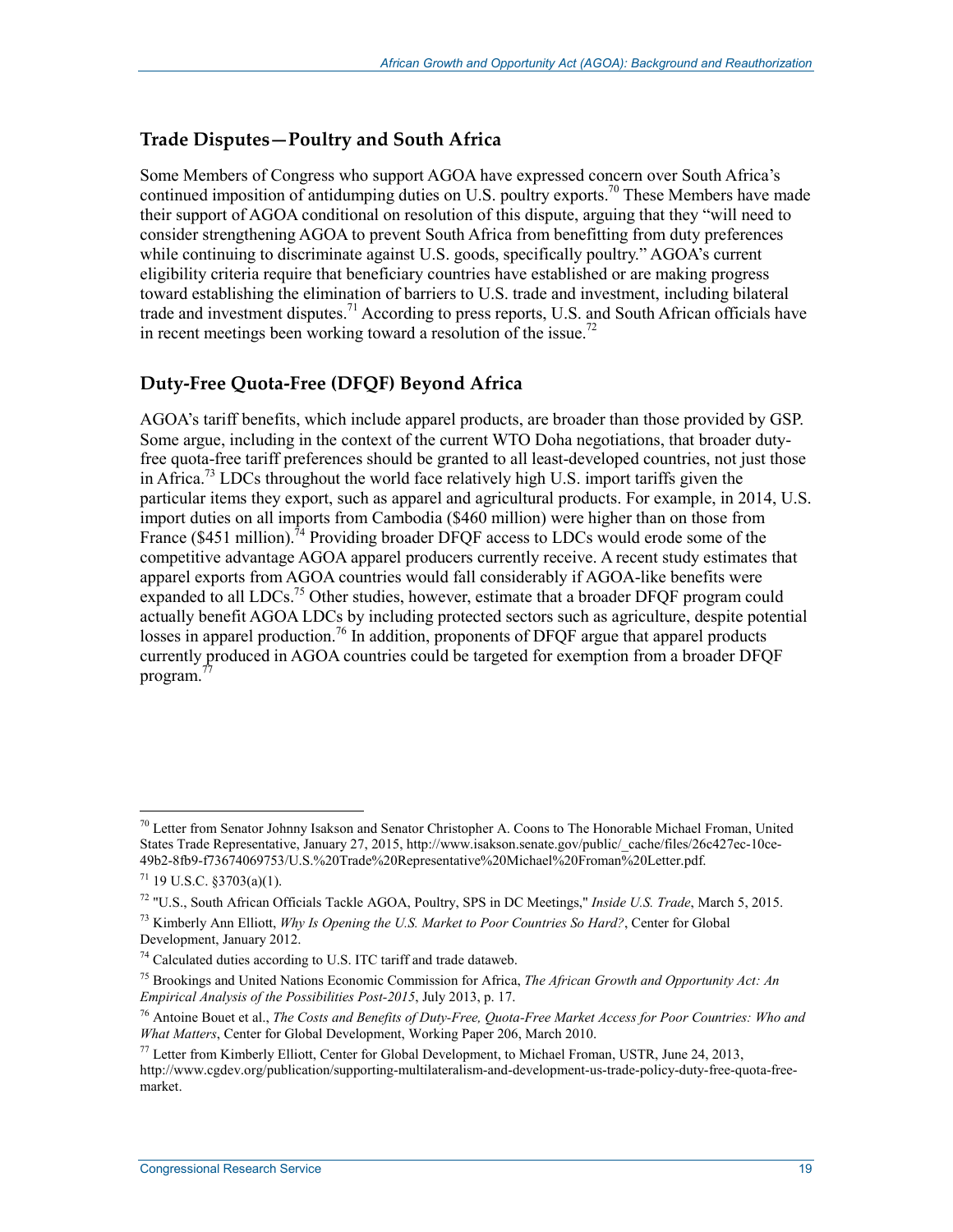## **Proposed Renewal Legislation**

Bills to renew the AGOA preference program (H.R. 1891/S. 1009) were introduced in the House and Senate on April 17 and April 20.<sup>78</sup> Key issues addressed in the bills include: (1) a ten year renewal of the overall program including the regional apparel article program and the thirdcountry fabric provision; (2) modifications to the rules of origin allowing for the "direct costs of processing operations" to count toward a product's required regional value content to qualify for duty-free treatment; (3) changes to the eligibility review process administered by the President, including a required 60-day notification to Congress before termination of preferential treatment for beneficiary countries, a requirement to seek public comments and hold a public hearing on eligibility reviews as well as establish a public petition process open at all times, authorization of an out-of-cycle review process and a sense of Congress that the President should initiate such a review of South Africa within 30 days of enactment, and the ability to withdrawal, suspend, or limit preferential treatment rather than full termination; (4) sense of Congress that beneficiary countries should develop utilization strategies together with U.S. trade capacity building agencies; (5) policy statement to expand trade and investment by negotiating trade and investment framework agreements (TIFAs), bilateral investment treaties (BITs), FTAs with beneficiary countries and through accession to the World Trade Organization (WTO) agreements for beneficiary countries; (6) a biennial report on U.S. trade and investment relations with the region, eligibility status, regional integration efforts, and trade capacity building efforts; and (7) a report one year after enactment and five years thereafter that discusses the status of negotiating FTA's with sub-Saharan African countries.

<sup>78</sup> For additional information on the bills, see

http://waysandmeans.house.gov/news/documentsingle.aspx?DocumentID=398333, and

http://www.finance.senate.gov/imo/media/doc/FINAL%20Chairmans%20Mark%20-%20Preferences.pdf.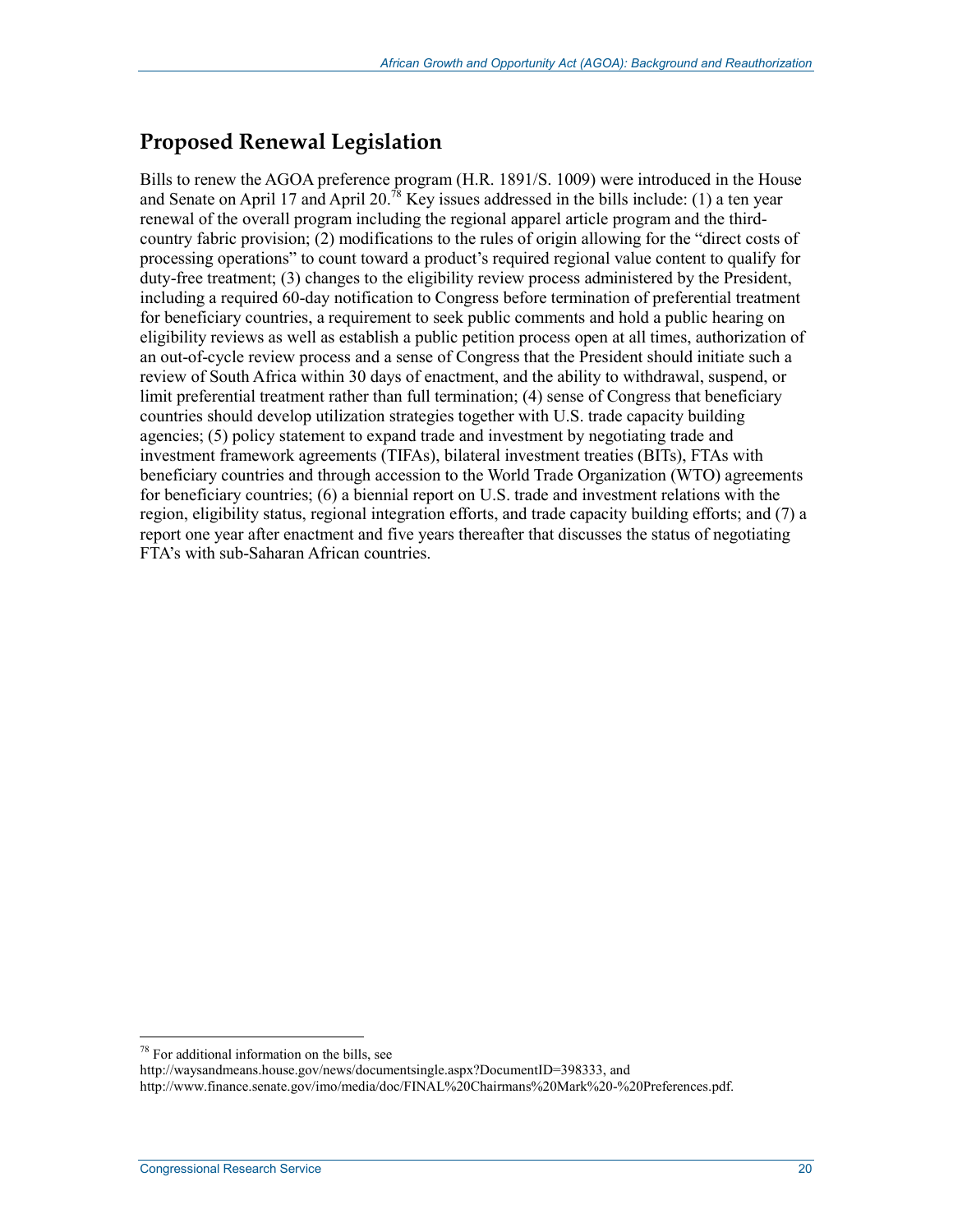| Country                         | <b>GSP</b> | GSP-<br>Least<br><b>Developed</b> | <b>AGOA</b> | <b>AGOA</b><br>Third-<br>Country<br>Fabric<br><b>Provision</b> | <b>U.S. Non-Energy</b><br>Imports under<br>AGOA/GSP*<br>(thousand \$s, 2014) | <b>GDP/Capita</b><br>(\$s, 2013) |
|---------------------------------|------------|-----------------------------------|-------------|----------------------------------------------------------------|------------------------------------------------------------------------------|----------------------------------|
| Angola                          | $\sqrt{}$  | $\sqrt{}$                         | $\sqrt{}$   |                                                                | 6                                                                            | 5,783                            |
| Benin                           | V          | V                                 | V           | $\sqrt{ }$                                                     | 65                                                                           | 805                              |
| <b>Botswana</b>                 | V          |                                   | V           | $\sqrt{}$                                                      | 9,460                                                                        | 7,315                            |
| Burkina Faso                    | V          | √                                 | V           | V                                                              | 4 <sub>1</sub>                                                               | 684                              |
| Burundi                         | $\sqrt{}$  | V                                 | V           |                                                                | $\overline{4}$                                                               | 267                              |
| Cameroon                        | V          |                                   | V           | $\sqrt{ }$                                                     | 12,990                                                                       | 3,767                            |
| Cape Verde                      | V          |                                   | V           | V                                                              | 338                                                                          | 1,329                            |
| Central African<br>Republic     | V          | V                                 |             |                                                                | <b>NA</b>                                                                    | 333                              |
| Chad                            | V          | V                                 | $\sqrt{}$   | √                                                              | 0                                                                            | 1,054                            |
| Comoros                         | √          | V                                 | V           |                                                                | 0                                                                            | 815                              |
| Democratic<br>Republic of Congo | √          | √                                 |             |                                                                | <b>NA</b>                                                                    | 484                              |
| Republic of Congo               | V          |                                   | V           |                                                                | 933                                                                          | 3,167                            |
| Cote d'Ivoire                   | √          |                                   | V           | $\sqrt{ }$                                                     | 70,460                                                                       | 1,529                            |
| Djibouti                        | V          |                                   | V           |                                                                | 562                                                                          | 1,668                            |
| <b>Equatorial Guinea</b>        |            |                                   |             |                                                                | <b>NA</b>                                                                    | 20,582                           |
| Eritrea                         |            |                                   |             |                                                                | <b>NA</b>                                                                    | 544                              |
| Ethiopia                        | V          | $\sqrt{}$                         | V           | $\sqrt{ }$                                                     | 40,989                                                                       | 505                              |
| Gabon                           |            |                                   |             |                                                                | 29                                                                           | 11,571                           |
| The Gambia                      | V          | $\sqrt{}$                         |             |                                                                | 52**                                                                         | 489                              |
| Ghana                           |            |                                   | V           |                                                                | 19,135                                                                       | 1,858                            |
| Guinea                          | V          |                                   | ٦           |                                                                | 53                                                                           | 523                              |
| Guinea-Bissau                   |            |                                   |             |                                                                | $NA^*$                                                                       | 564                              |
| Kenya                           |            |                                   |             | V                                                              | 423,272                                                                      | 1,246                            |
| Lesotho                         |            |                                   | V           |                                                                | 288,971                                                                      | I, I26                           |
| Liberia                         |            |                                   |             |                                                                | 16                                                                           | 454                              |
| Madagascar                      |            |                                   |             |                                                                | 3,421                                                                        | 463                              |
| Malawi                          |            |                                   |             |                                                                | 60,031                                                                       | 226                              |
| Mali                            |            |                                   |             |                                                                | 158                                                                          | 715                              |

# **Appendix. Sub-Saharan African Countries**

**Table A-1. AGOA and GSP Eligibility, U.S. Imports, and GSP/Capita, by Country**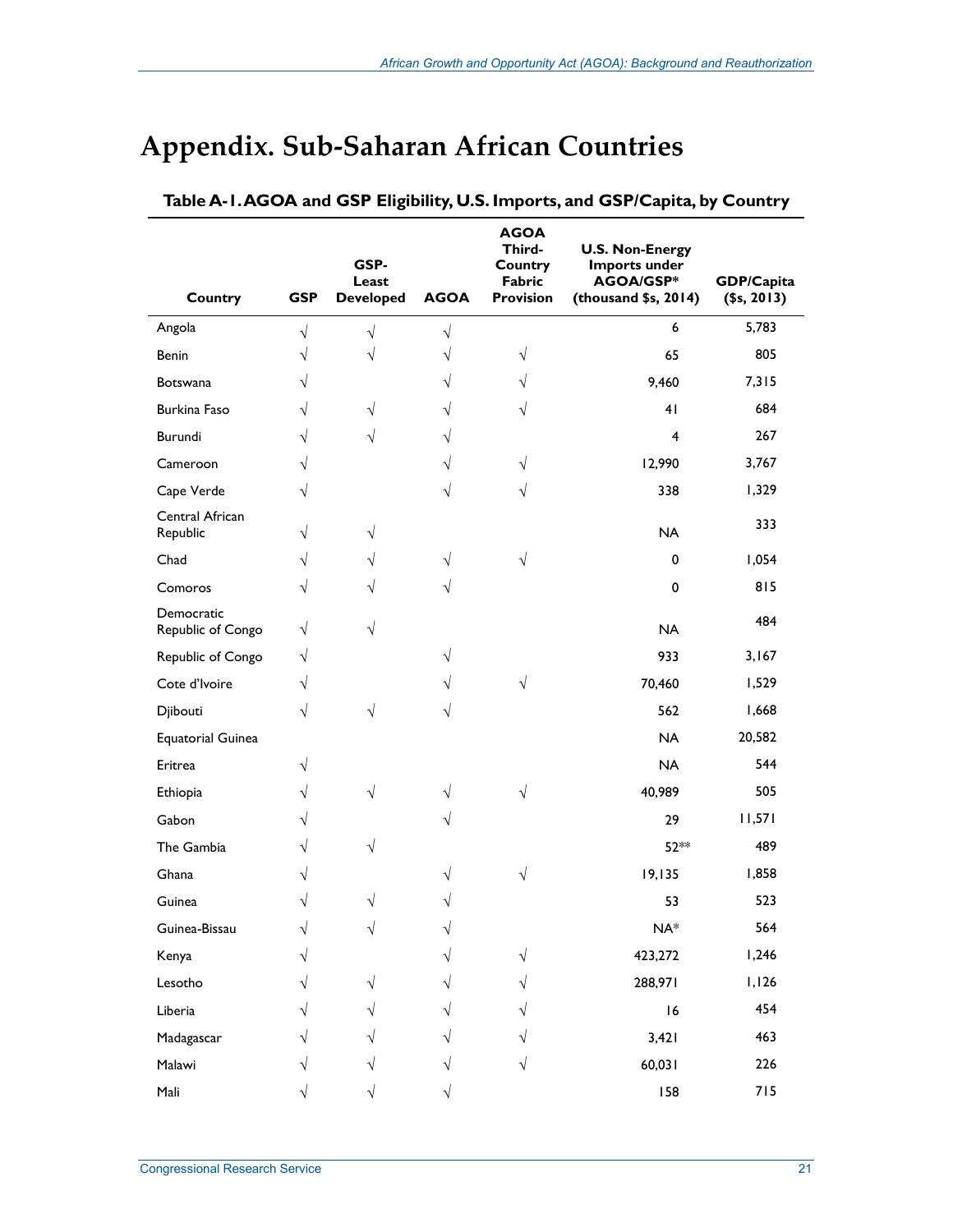| Mauritania               |   | V | V          |           | 3         | 1,069     |
|--------------------------|---|---|------------|-----------|-----------|-----------|
| Mauritius                |   |   | V          | $\sqrt{}$ | 226,698   | 9,203     |
| Mozambique               | V | V |            | V         | 8,704     | 605       |
| Namibia                  |   |   | V          | V         | 407       | 5,693     |
| Niger                    | V | V | V          |           | 40        | 415       |
| Nigeria                  |   |   | V          | V         | 4,080     | 3,006     |
| Rwanda                   | V |   | V          | V         | 631       | 639       |
| Sao Tome and<br>Principe | V | V | V          |           | 76        | 1,610     |
| Senegal                  | V |   | V          | $\sqrt{}$ | 253       | 1,047     |
| Seychelles               | V |   |            |           | 0         | 16,186    |
| Sierra Leone             | V |   | V          | $\sqrt{}$ | 656       | 679       |
| Somalia                  |   |   |            |           | <b>NA</b> | <b>NA</b> |
| South Africa             | V |   | $\sqrt{ }$ |           | 3,103,848 | 6,618     |
| South Sudan              | V | V |            |           | $0**$     | 1,045     |
| Sudan                    |   |   |            |           | <b>NA</b> | 1,753     |
| Swaziland                |   |   |            |           | 77,175**  | 3,034     |
| Tanzania                 |   | V | V          | V         | 18,280    | 695       |
| Togo                     | V | V | V          |           | 178       | 636       |
| Uganda                   |   | V | V          | V         | 1,506     | 572       |
| Zambia                   |   |   |            | V         | 4,991     | 1,845     |
| Zimbabwe                 |   |   |            |           | <b>NA</b> | 953       |

**Source:** Analysis by CRS. Eligibility based on notes to the U.S. Harmonized Tariff Schedule published by the ITC and presidential proclamations regarding AGOA eligibility. Trade data from the ITC and GDP data from the World Bank's World Development Indicators.

**Notes:** Import data based on imports for consumption. Import data is only listed for AGOA-eligible countries (even if they remain eligible for GSP).

(\*) Guinea-Bissau was ineligible for the AGOA preferences in 2014, but its eligibility has since been reinstated. (\*\*)South Sudan, Swaziland, and The Gambia's eligibility was revoked, effective January 1, 2015.

## **Author Contact Information**

Brock R. Williams Analyst in International Trade and Finance bwilliams@crs.loc.gov, 7-1157